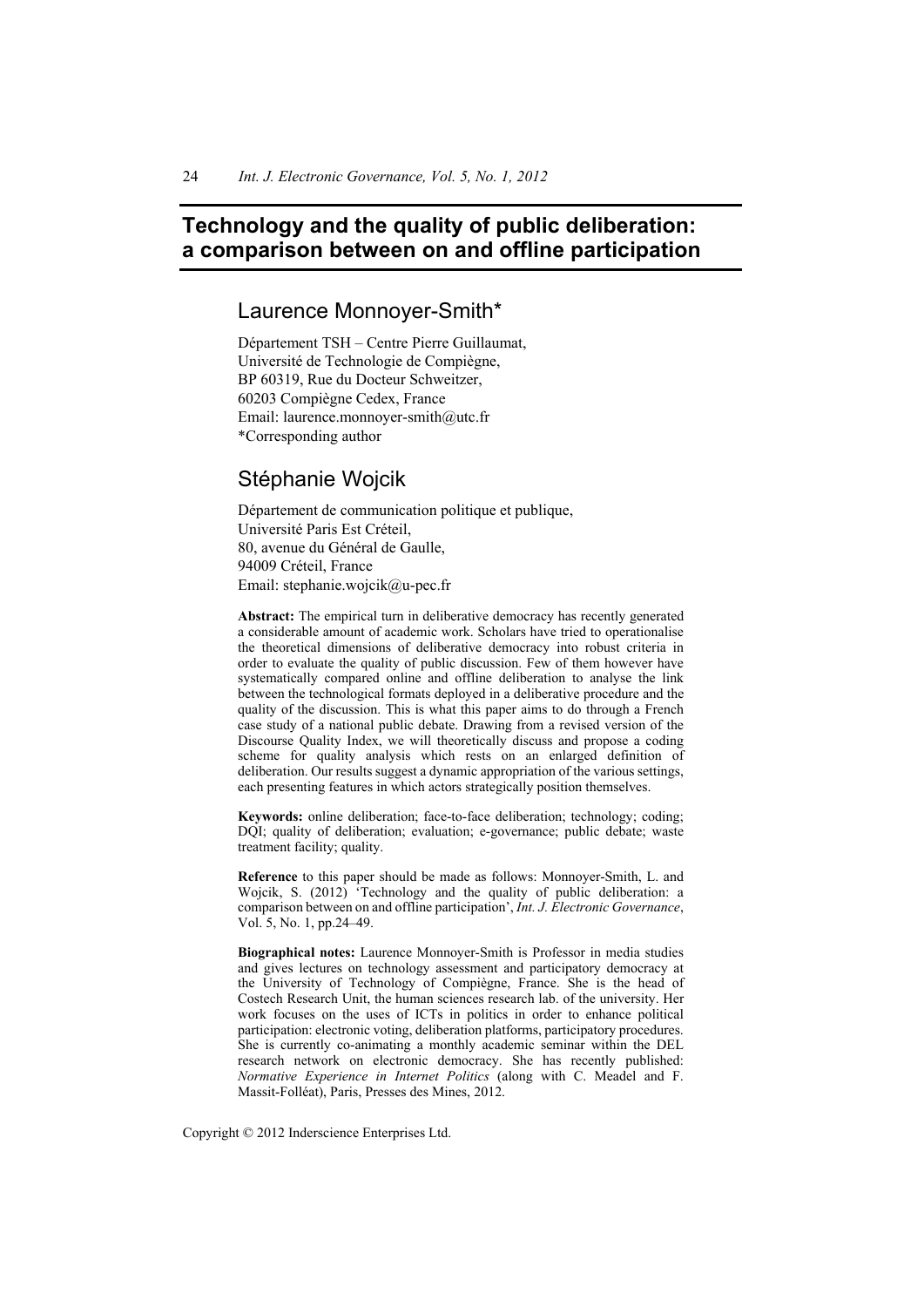Stéphanie Wojcik held a PhD in political science in 2005. She is currently Lecturer in communication studies at the Department of Political and Public Communication at the University of Paris Est Créteil (France) and member of the CEDITEC research centre. She is co-founder and co-responsible for the DEL research network on electronic democracy (certop.fr/DEL), she is also vice-chair of the International Political Science Association's (IPSA) Research Committee 10 on 'Electronic democracy'. Her research focuses on the uses of the internet for political participation through various devices in France and at the European level, and, more recently during political campaigns.

## **1 Introduction**

Is deliberative democracy a 'working theory' (Chambers, 2003)? During the last decade, academics have contributed, along with practitioners, to developing and experimenting numerous arrangements in an attempt to put deliberative democracy into practice. In this context, a growing demand for evaluation has emerged, and academics have been called upon to assess the quality of such experiments and their various impacts on the final decision, on citizens' political engagement and participation in the decision-making process. A growing body of literature has therefore tackled the connection between the normative standards of deliberation and the empirical conditions under which they could be put into practice (Neblo, 2000; Steiner et al., 2004; Thompson, 2008; Bächtiger et al., 2009; Black et al., 2010). One of the main works of scholars has been to propose and discuss methods and frameworks that are capable of operationalising the concept of deliberation, in a context of 'family disputes' (Neblo, 2007) where the boundaries of deliberative theory are strongly challenged by various authors (Mansbridge, 1999; Mansbridge and Karpowitz, 2005; Steiner, 2008; Mansbridge et al., 2010), and its democratic efficiency contested (Mouffe, 1999; Young, 2001; Rancière, 2007).

Our objectives in this paper are twofold: firstly to discuss theoretically the relevance of criteria used in academic literature to evaluate the quality of a public deliberation. Secondly, we aim to use those criteria to evaluate the quality of a deliberative arrangement organised by a public authority, the French National Commission of Public Debate (CNDP) which mobilises both online and offline modalities of participation. Beyond the diversities of the settings, we aim to analyse the way in which citizens discuss and exchange online and offline, and how the technological configuration of the setting impacts the way people express themselves. As Stromer-Galley and Muhlberger (2009) put it, deliberative arrangement should be analysed as a communication process, in which the context and the communication channels made available to participants, play an essential role. Design, moderation and deliberative practices are a fundamental part of the way power is distributed among participants and have an impact on the outcomes of the process as a whole. As Kadlec and Friedman (2007) have shown, relations of power are intertwined with the construction of the deliberative setting and therefore structural inequalities might persist if an appropriate design is not carefully thought out.

Various authors have proposed coding schemes for measuring the quality of deliberation<sup>1</sup>, either trying to operationalise variations of Habermas' model of the ideal speech situation (Dahlberg, 2001; Trénel, 2004; Steiner et al., 2004; Muhlberger, 2007; Black et al., 2010; Kies, 2010), or to understand how citizen discussion works, and how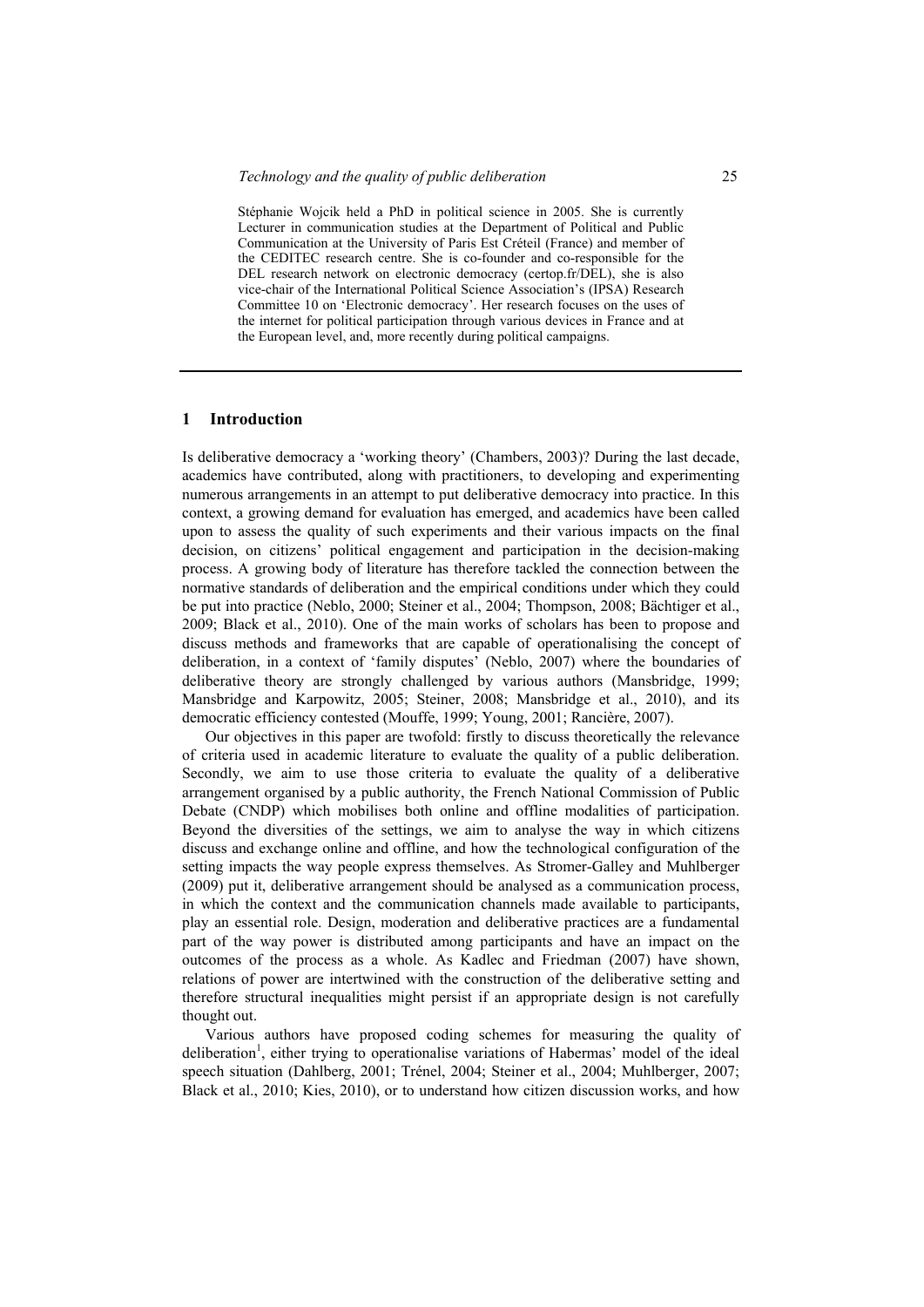external factors (e.g. moderation, composition of the group) affect the group process (Stromer-Galley, 2005; Stromer-Galley, 2007). Our approach here is slightly different as our objective is not to compare a deliberation arrangement with an ideal situation but with an alternative one which is the offline counterpart of an online discussion. We posit that the ideal speech situation remains a normative horizon, a Weberian ideal type, to evaluate and compare various existing arrangements which can reveal forms of argumentative exchanges other than linguistic rational ones (Neblo, 2007; Monnoyer-Smith, 2009). Following previous academic work on the role played by the layout of deliberative devices in terms of the shape of participation and its nature (Wright, 2005; Wright and Street, 2007; Monnoyer-Smith, 2007; Coleman, 2008; Witschge, 2008; Davies and Gangadharan, 2009), we investigate further how these mediating factors (Albrecht, 2006) are relevant in explaining, among other sociological factors, differences between online and offline forms of participation.

We will start by discussing the various conceptions of deliberation and how they have impacted the elaboration of criteria to evaluate the quality of public deliberation. Drawing on the Bächtiger et al. discourse quality index (DQI), we will propose a set of criteria and subsequent methodology to operationalise them. We will then select specific criteria that we were able to measure in order to apply our model to a recent local public debate on waste disposal in the Paris region.

The main results so far are the following: firstly, on a theoretical level, establishing a robust criteriology to evaluate public deliberation remains a complex operation and we show that some criteria like *sincerity* and *respect*, although theoretically relevant, should be empirically reconsidered in order to be properly operationalised. Quantitative analysis does not offer satisfying methods to grasp their various dimensions; therefore we suggest some qualitative options. Similarly, we are proposing a new coding method for the rational *justification* criterion, based on Boltanski and Thévenot theory regarding pragmatic justification (2006).

Secondly, as far as empirical results are concerned, there is an obvious link between the nature of the deliberation, its quality and the technological frame of the arrangement. One can clearly see that the form of argumentation, type of justification and interactivity vary according to the setting, showing differences even between different online settings. Thirdly, deliberation proves to be more justified online than offline, whereas the offline setting allows more constructive discussion than the online one. This will lead us to consider that it is more fruitful, as Bächtiger et al. (2010) suggest, to evaluate discourse types in deliberative arrangements, than to make a judgement on the quality of the deliberation for each setting. More fundamentally, our results suggest that hybrid (online and offline) arrangements allow a wider array of discourses to be heard, and therefore broaden the scope of the discussion.

## **2 Evaluating the quality of deliberation**

Recent years have been marked by a turning-point in the analysis of deliberative processes. The richness of academic literature that has developed over the last ten years has been twofold: firstly, it has clarified the various definitions of the concept of deliberation and has prepared the way for dispute reconciliation (Neblo, 2007; Stromer-Galley, 2007; Kies, 2009; Bächtiger et al., 2010; Kies, 2010; Black et al., 2010); secondly, it has proposed schemes for empirical encoding according to those disputed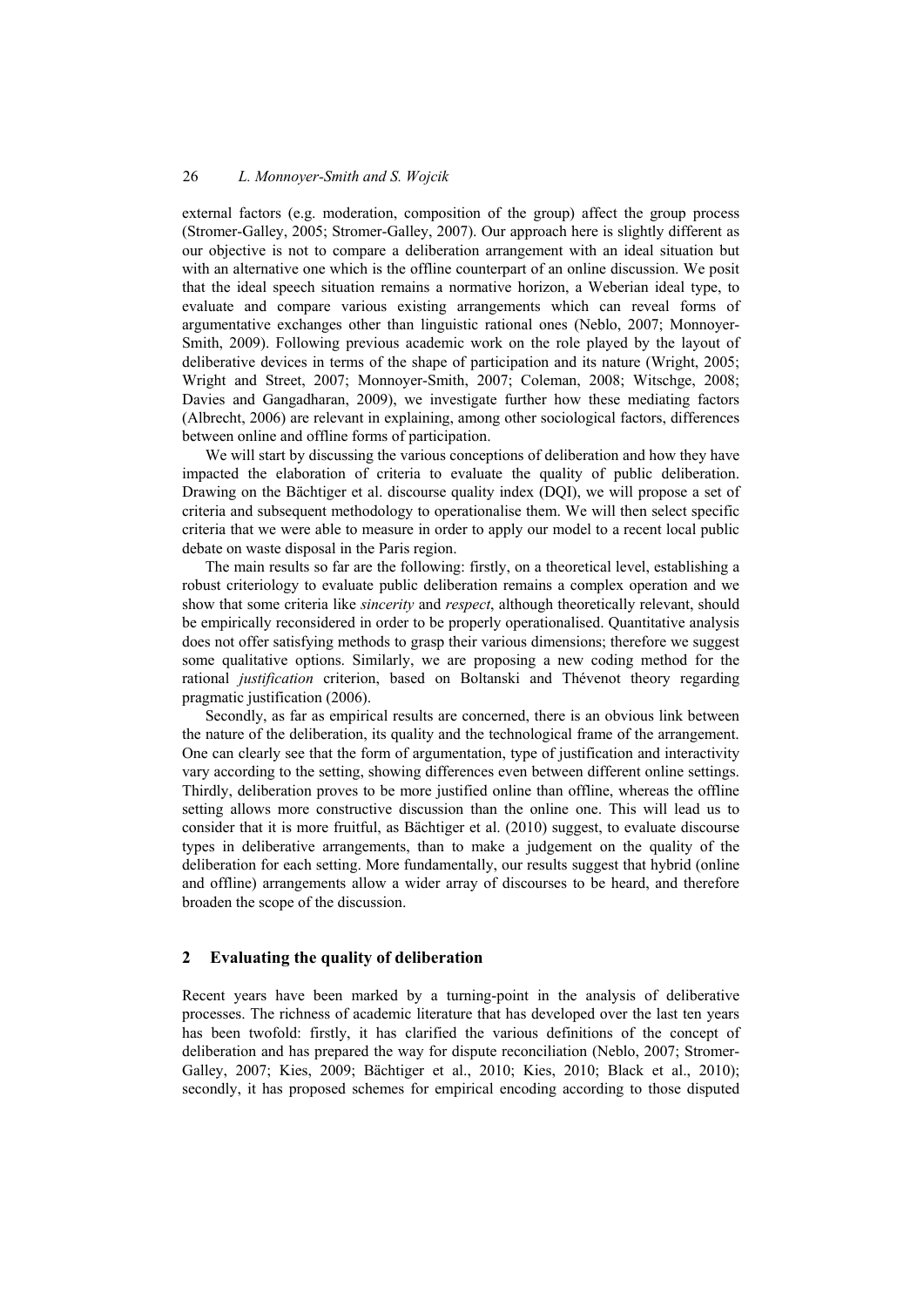definitions. These coding schemes allow us to understand how the layout of deliberative procedures affects the variety of participants' expression, each arrangement showing benefits and drawbacks while at the same time taking into account the temporality of the debates (Bächtiger et al., 2010). The diversity of measures used to evaluate the quality of deliberation, the variety of methods employed to collect data, and the heterogeneity of contexts in which the deliberation occurs, render any thorough and precise scientific synthesis particularly difficult to perform.

Recent work has privileged measures of deliberation around relatively stable criteria in order to improve the comparability of results. Grounded on a broader reflection on the concept of deliberation itself, Bächtiger et al. (2010) propose henceforth to distinguish two sorts of deliberation based on a re-reading of Steenbergen et al.'s (2003) deliberation quality index (DQI) work.

In their new version of the DQI, processes of deliberation can be submitted to two levels of analysis. Type I deliberation is "rooted in the Habermassian logic of communicative action, and embodies the idea of rational discourse, focuses on deliberative intent and the related distinction between communicative and strategic action, and has a strong procedural component. In this view, deliberation implies a systematic process wherein actors tell the truth, justify their position extensively, and are willing to yield to the force of the better argument" (Bächtiger et al., 2010, p.33). Type II deliberation answers the criticism formulated with respect to type I deliberation which corresponds to a narrow vision of the deliberative ideal formulated by Habermas in the Theory of Communicative Action. Thus, whereas the criteria retained in type I capture the rational dimension of discursive exchanges (equality, justification, orientation towards the common good, respect, interactivity, constructive exchanges and sincerity), the criteria for type II considers alternative forms of communication which may emerge during the course of deliberative exchanges and takes into account the expression of conflicts and negotiations. Bächtiger et al. sum up this type II deliberation as including what Warren (2007) calls: "all activities that function as communicative influence under conditions of conflict" (Bächtiger et al., 2010, p.33).

Type I deliberation differs from simple conversation or exchange of information: it supposes rational justification and provides the conditions for the emergence of validity claims. Expression of disagreements on the norms allows the emergence of a consensus while respecting an equal freedom of speech. This conception of deliberation, which is essentially procedural, aims at guaranteeing the conditions for a rational exchange, i.e. an exchange which is based on explicit arguments and justifications to which the participants can refer, even for the purposes of refuting them. The effects of domination, coercion or manipulation, which can be observed in certain contexts, are disqualified as strategic forms of communication which do not make it possible to obtain a genuine, free consensus on the results of the deliberation.

The limits of this first conception of deliberation have been repeatedly pointed out by various scholars: *difference democrats* advocate the respect for differences<sup>2</sup> jeopardised by a procedural conception of deliberation (Young, 1996; Sanders 1997; Young, 1999; Young, 2001), *radical democrats* go a step further in accusing deliberative democracy of concealing the oppressive dimension of our current liberal and oligarchic democratic systems (Mouffe, 1996; Rancière, 2006), and *theoreticians of social choice* reject the normative possibility of overcoming private interests through rational discussion<sup>3</sup> (Austen-Smith and Riker, 1987; Austen-Smith, 1990; Austen-Smith, 1992; Dryzek, 2000; Dryzek, 2007).<sup>4</sup>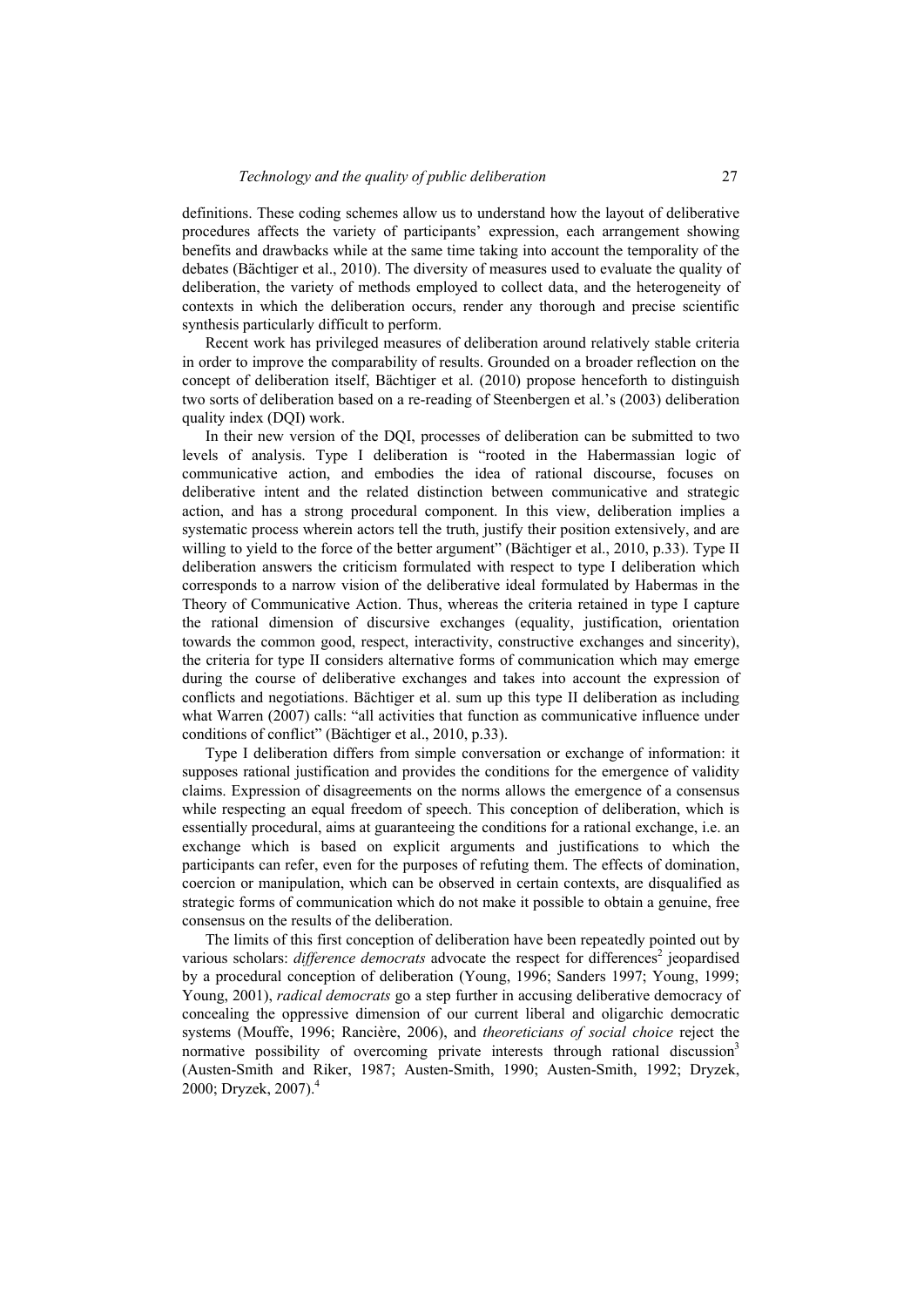These criticisms have lead to recent reformulations of the deliberative democracy theory (Thompson, 2008; Mansbridge et al., 2010) and therefore new criteria to evaluate the quality of public deliberation have been proposed in what Bächtiger et al. call Type II deliberation.

Indeed, unexpressed personal interests can become the source of resentments and might put in peril the whole deliberation process (Mansbridge, 2009). In this sense, in the field, we regularly observe the importance of the cathartic dimension of deliberation. In our view, the expression of personal resentments constitutes an essential phase of the deliberation: confidence between actors is built upon the recognition of one's sufferings and difficulties, before even beginning to share normative preferences.

Moreover, communicational modalities which valorise self-expression intrinsically bear in themselves recognition of the importance and the legitimacy, in processes of discussion, of the expression of personal interests, conflicts, contestation, and negotiations (Mansbridge et al., 2010). In its classical version, deliberation theory has indeed underestimated the role of conflict and contestation emanating from counter-publics often relegated outside of deliberative procedures (Fraser, 1992; Dahlberg, 2007). Without going deeper into this controversy between radical and deliberative democrats, one can acknowledge that these critics have been partly heard to the extent that type II deliberation introduces other discursive processes than simply rational argumentation in its definition. Nevertheless, as we will show in our criteriology discussion, the evaluation of the role of conflicts in the deliberative process remains complex to assess and empirically difficult to measure. Our position here is to follow Mansbridge et al. (2010) in their call for an enlarged conception of deliberation which considers personal interest conflicts as a necessary step for a deep exploration of normative divergence; it should therefore be taken into consideration in our criteriology.<sup>5</sup> However, we distance ourselves from the *radical democracy* thesis because we believe that established domination phenomenon in deliberative processes should not be mixed up with structured oppression by oligarchic democratic elite.

At this point, one final post-modern criticism needs to be mentioned: *the external impact factors* (outcomes). It stresses that the internal approach, which focuses on the unfolding of the procedure and on the rationality of the arguments put forward, minimises the more reflexive effects of deliberation on participants and its link to the decisions taken afterwards. For certain authors (Janssen and Kies, 2005; Thompson, 2008; Kies, 2010), "if ordinary citizens believe what they write could have an impact on the decision-making process, they will be more motivated in adopting a deliberative attitude"6 (Kies, 2010, p.96).

In our view, this criticism bears less on the criteria of rationality in type I deliberation, but rather on the disconnection of these criteria from a precise analysis of the whole process and its endeavours. The difficulty here lies in the diversification of methods of analysis which are adopted by the investigators. Indeed, as emphasised by Black et al. (2010), studies which bear on political deliberation generally proceed by analysing the content of the discussions, applying a codebook which it should be possible to use independently of the context of implementation of the procedure – the aim being to facilitate comparisons (Krippendorff, 2004). The large number of case-studies which would be necessary to establish – in a scientifically satisfactory way – a link between the process and the quality of the exchanges, makes this a difficult enterprise, and to our knowledge only Kies has managed to make a significant contribution in this direction. Therefore, we thought it would be appropriate to take this criticism into account when establishing the criteria for the evaluation of the quality of the deliberation.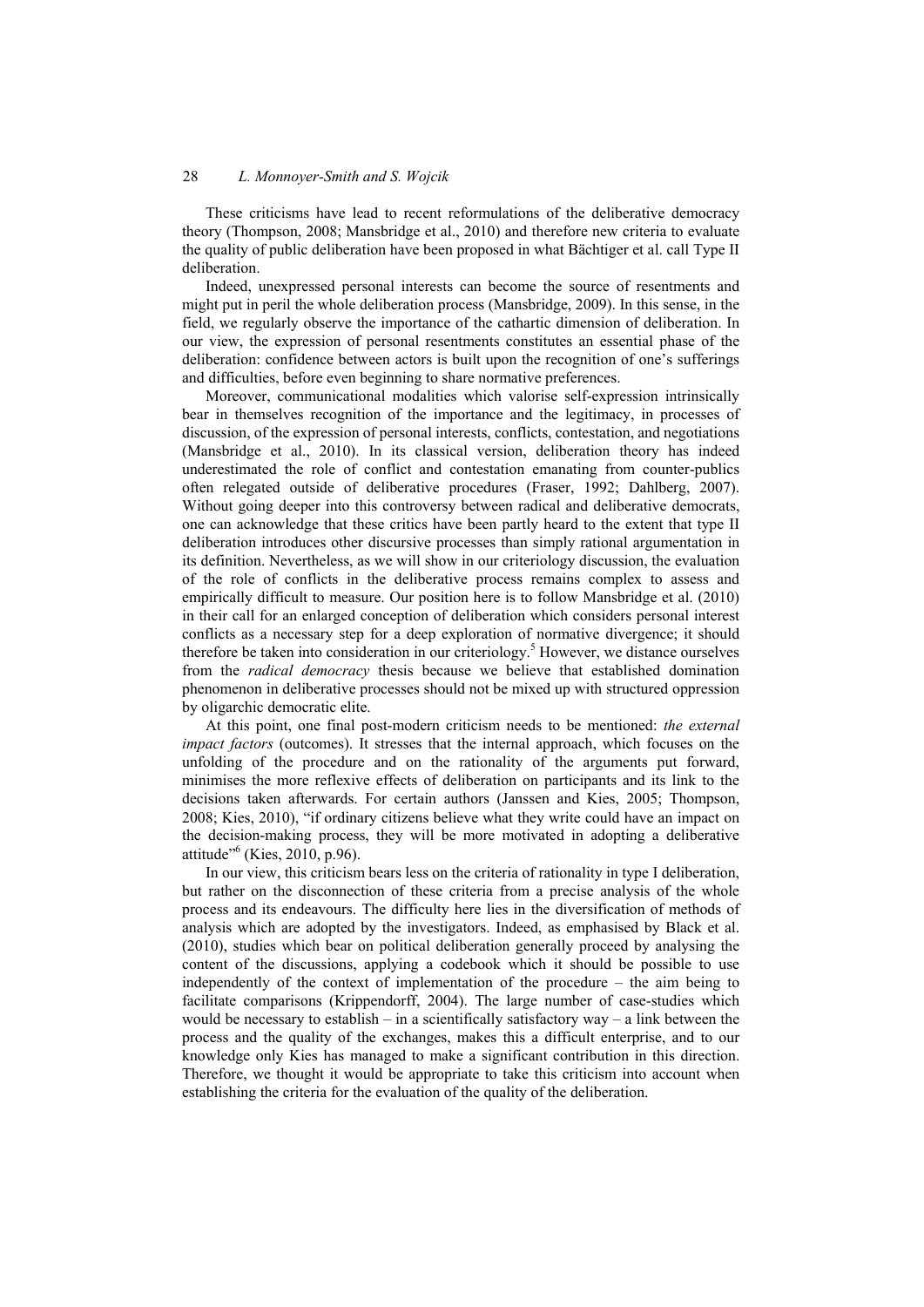These criticisms formulated by the 'difference' school and the proponents of the Theory of Social Choice, encourage the introduction of other dimensions in the evaluation of the quality of the deliberations. Thus, type II deliberation enlarges the criteria of rationality established for type I deliberation: "Type II deliberation generally involves more flexible forms of discourse, more emphasis on outcomes versus process, and more attention to overcoming 'real world' constraints on realising normative ideals" (Bächtiger et al., 2010, p.33). This extensive conception of deliberation not only allows rival approaches of Habermassian deliberation to be heard, but is also more consistent with field observation. Indeed, it has been empirically shown that the formulation of personal arguments, the existence of bargaining between interested parties, or the insincere reformulation of arguments in order to obtain the adhesion of stakeholders, are all part of deliberative procedures and can favour a more consensual outcome.

In sum, type I and II deliberation make it possible to include the totality of the process, by stressing its capacity for inclusion and insisting on the structural role of the procedure for the quality of the deliberation. In this perspective, the comparison between online and offline setups will help us to apprehend the nature of the procedural constraints exerted upon participants in the deliberation process.

It is now time to present our choice of criteria, their operationalisation in our field, and the comparative methodology employed in our case study.

#### *2.1 Criteria to measure the quality of deliberation*

Our approach to deliberation takes up the conceptual criteria which define deliberation as the public expression of a reasoned opinion in the context of a disagreement in order to produce a legitimate collective decision (Thompson, 2008).

As we have seen, seven criteria pertain to type I deliberation according to the revised version of the DQI. These criteria are: equality, justification, orientation towards the common good, respect, interactivity, constructive exchanges and sincerity. Since it can be particularly delicate to operationalise each of these criteria, and even impossible in some cases (sincerity and respect for example will be eliminated), we will justify our choices of criteria, and adapt for our case study the coding propositions that have been put forward by researchers.

Type II deliberation includes the possibility of alternative modes of expression (of the storytelling type) and what Bächtiger et al. call the criterion of 'deliberative negotiations', following the work of Mansbridge and Karpowitz (2005) and Mansbridge (2009), which values conflict as a cathartic element in deliberation. We will discuss those two criteria and explain why we decided not to select deliberative negotiations as a relevant one according to our definition of deliberation. Finally, we will plead for future research in order to reach a direct operationalisation of the external impact factors: we have started such work in our case study, but it is too early to present the results in depth in this paper.

This will lead to a set of criteria which should make it possible to measure the greater or lesser quality of the deliberation depending on the contexts of its implementation. Our goal is not to gauge the gap between a normative ideal and a real procedure, but rather to gain a finer understanding of how the online and offline spaces of debate articulate with one another.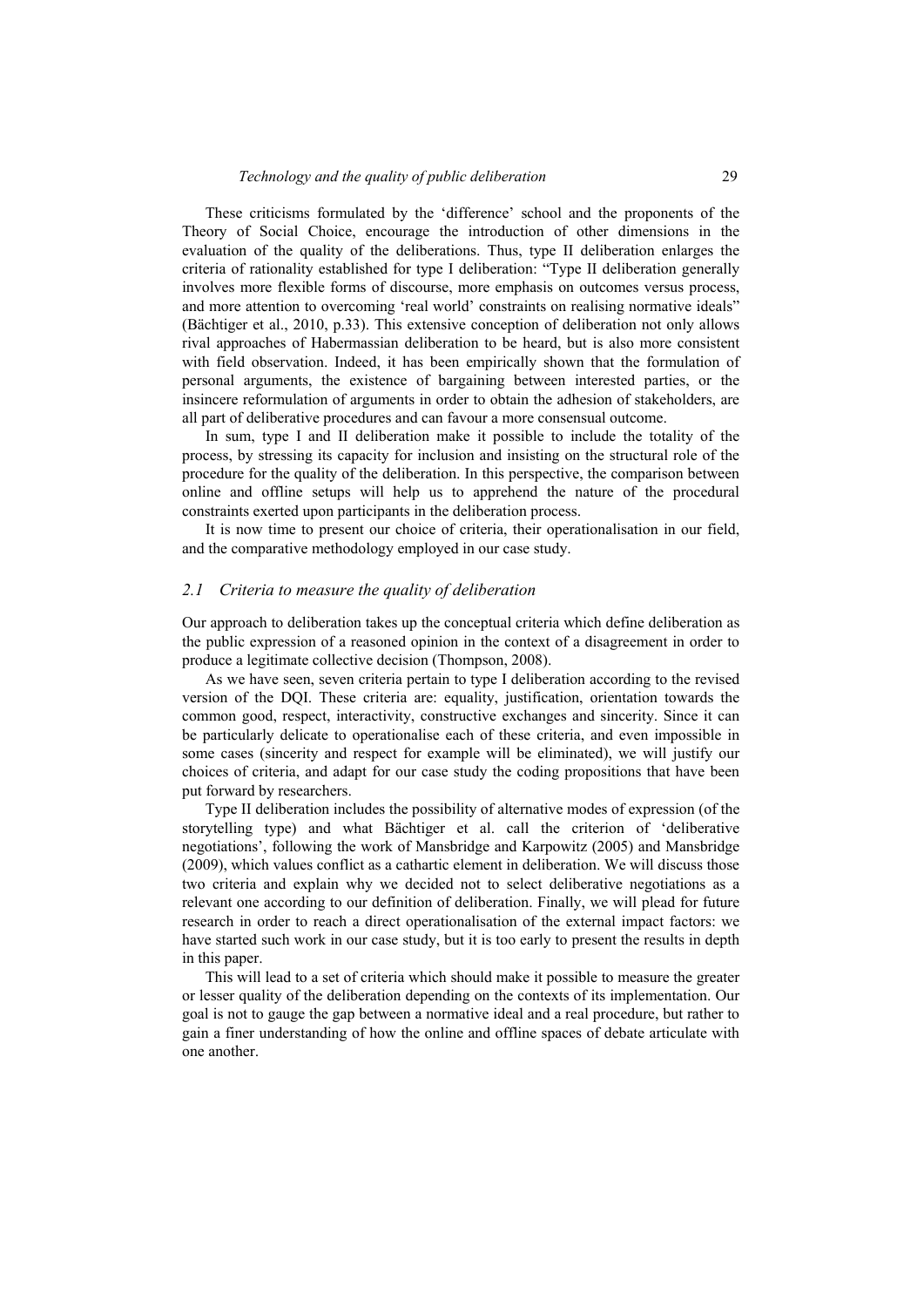1 *Equality*: This criterion covers in reality at least two complementary dimensions. The first, minimalist dimension covers equality in access to speech (Dahlberg, 2001; Chambers, 2003; Graham and Witschge, 2003): all the participants should be put on an equal footing in terms of the opportunity for speaking. Social status or other marks of domination should not authorise a monopolisation of public expression. This first construal of equality is measured in various ways: the number of interruptions during a speech, the number of participants who intervene only once, the frequency of participation, the number of 'non-active' participants (a passive audience, or a passive audience online) (Stromer-Galley, 2005).

 However, according to some authors (Cohen, 2007; Thompson, 2008), this concept of 'equality' does not permit capture of the logic of inclusion which seems to be inherent in the idea of an enlarged deliberation, particularly in the case of attracting online members of the public who are rarely present at public meetings. Apart from the 'mini-publics' which are more or less selected, the deliberative procedures should address the whole sector of the population concerned by the theme under discussion. Equality in access to speech is thus conditioned upstream by an equal opportunity for access to the procedure itself in order to exert an influence on the course of the debate (Knight and Johnson, 1996). "The general standard of equality is applied both to the distribution of membership in the deliberative body and to the patterns of participation in the deliberation itself" (Thompson, 2008, p.8). Operationalising this criterion can be delicate as the evaluation of access' opportunity requires in-depth interviews with participants and non-participants. Therefore, it is more a question of taking into account the diversity of the population<sup>7</sup> who attend the debate and who express themselves rather than trying to apprehend why non-participants were not in position to participate to the debate.

 This is what we have focused on in our study: the 'internal' dimension of equality within the debate, by coding the number of speech-acts by gender and socioprofessional category.

2 *Justification*: The engagement in a process of reasoned exchange of arguments supposes that the participants justify the positions they hold. The evaluation of this criterion is regularly limited to its formal aspect: presence or not of justifications in the argumentation; or gradation in the link made by the participant between the justifications that are invoked and the conclusions which are drawn from them (Bächtiger et al., 2010). Other criteria have been envisaged which concern the nature of the justification itself (Gutmann and Thompson, 1996): certain racist arguments for example, or arguments which damage human dignity, should *a priori* disqualify the deliberation. Indeed, as Neblo has noted, a reduction of this criterion to its purely formal dimension "comes at significant cost in that the theory does not stipulate that the force of the better argument is a purely formal property" (Neblo, 2007, p.546). However, it is difficult to entrust the scientist alone with the task of identifying what constitutes a 'good' or a 'bad' argument; this difficulty is compounded by the variability in time and space of the scales of the arguments (Dryzek, 2000), and also by the risk of an 'essentialism' which considers that certain arguments are *a priori* contradictory with the very principle of deliberation.<sup>8</sup>

 Nevertheless, the possibility for the participants to assert the force of the better argument can be apprehended by examining the diversity of the principles of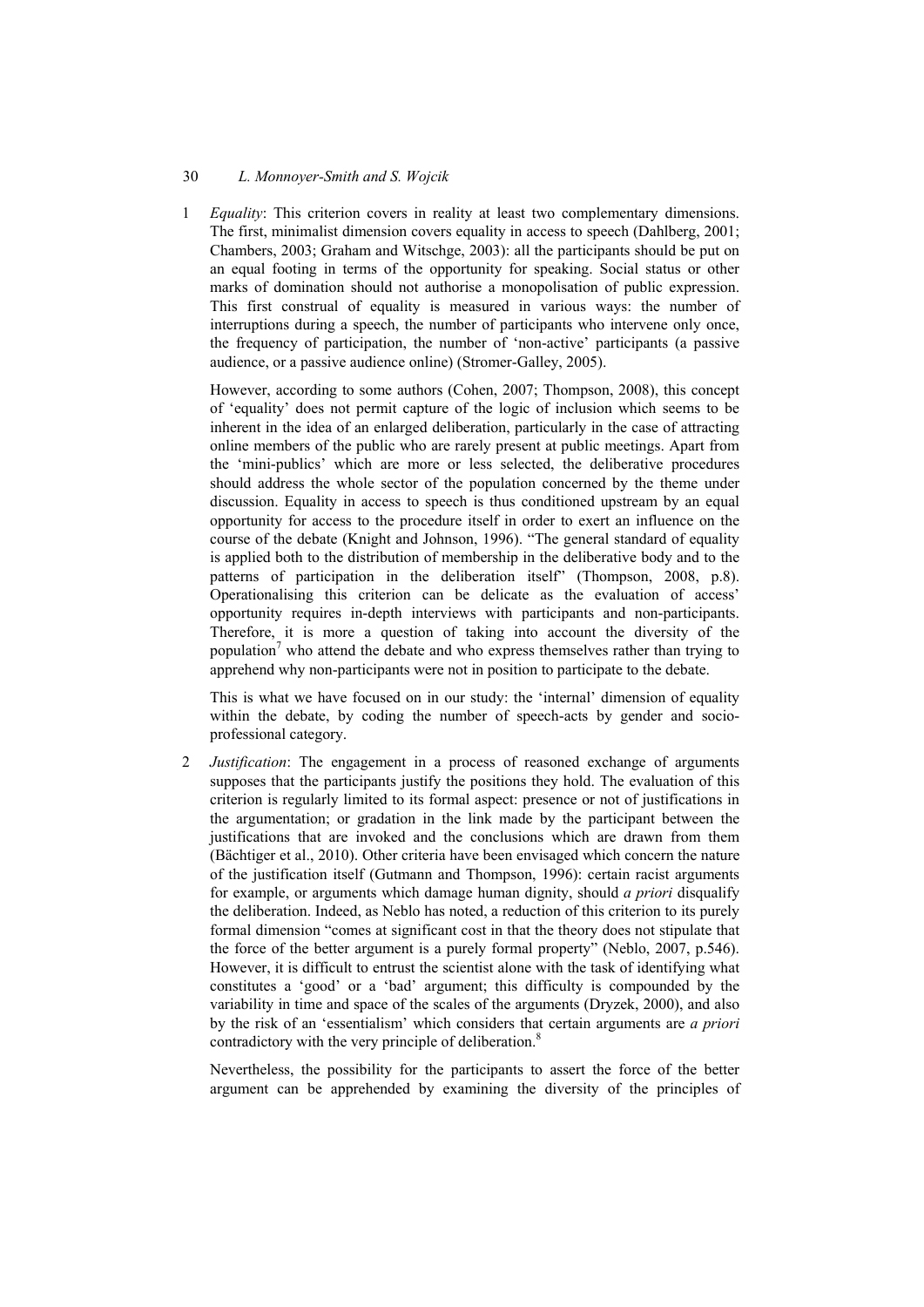justification put forward in the course of the discussion (Kies, 2010). The greater the diversity of principles, the greater the chances for a better argument to prevail. We therefore decided to code the variety of principles of justification proposed by the participants in the deliberation. Using the work of Boltanski and Thévenot (2006), we have thus coded the reference domains of the beliefs or values to which the justifications of the participants belong. They all are rational justifications oriented towards the common good. These references can thus be inscribed in seven different domains<sup>9</sup>: *civic justification* (arguments justified by the idea that citizen participation is a good thing in itself (for democracy) – inspired by the theories of classic republicanism or civic humanism), *ecological justification* (arguments justified by reference to the necessity to defend the environment, considered as a good in itself), *industrial* (or realist) *justification* (arguments justified by an imperative for economic or practical efficiency), *domestic justification* (arguments justified by the necessity to respect the private domain, such as the respect for someone's religion), *solidarity justification* (justified by a principle of altruism or solidarity. The wellbeing of future generations belongs to this category), *justification of proximity* (arguments justified by the idea that the nearer it is, the better it is) and *aesthetic justification* (arguments justified by the aesthetic interest or the beauty of a proposition (concerning a territory, a town, etc.).

 This type of criterion presents the double advantage of evaluating both the diversity of modes of justification and thus the richness of the deliberation, but also of analysing more finely the possible impact of the organisation of the deliberative setup on the orientation of the justification. Are some domains more audible than others according to the context? The public nature of the deliberation can constrain the nature of the justification which is evoked (Goodin, 1992; Cohen, 1997; Elster, 1998; Chambers, 2004), even though empirical studies in this area emphasise the possibility of a conflict between the public nature of a deliberation and the rationality of the arguments involved (Chambers, 2005).

3 *Orientation towards the common good*: Overcoming one's specific interests. In the classic definition of deliberation, the search for collective solutions towards a given problem supposes a restriction on preferences, as we have seen above. Theoreticians who are sensitive to the Rawlsian approach to deliberation have contributed, in the DQI, to proposing an evaluation of propensity towards an increase in the generality of the arguments over the course of the exchanges. Going beyond one's own preferences in order to inscribe oneself in a collective movement of searching for the common good reflects the efforts accomplished by a deliberative assembly (Dryzek, 2000).

 As we have mentioned above, this classic definition of deliberation has nevertheless been recently challenged by Mansbridge et al. (2010) who have stressed the importance of the expression of personal interests and conflicts between diverging concerns in the deliberative process. Indeed, for these authors, expression of personal interests can pave the way for a proper exploration of normative assumptions underlying participants' positions. Therefore, it might be a practical necessity if those normative preferences are not clear when the deliberation starts. It is therefore essential to leave a space, in a deliberative process, for personal expressions of private interests. Nevertheless, the ultimate goal of a deliberation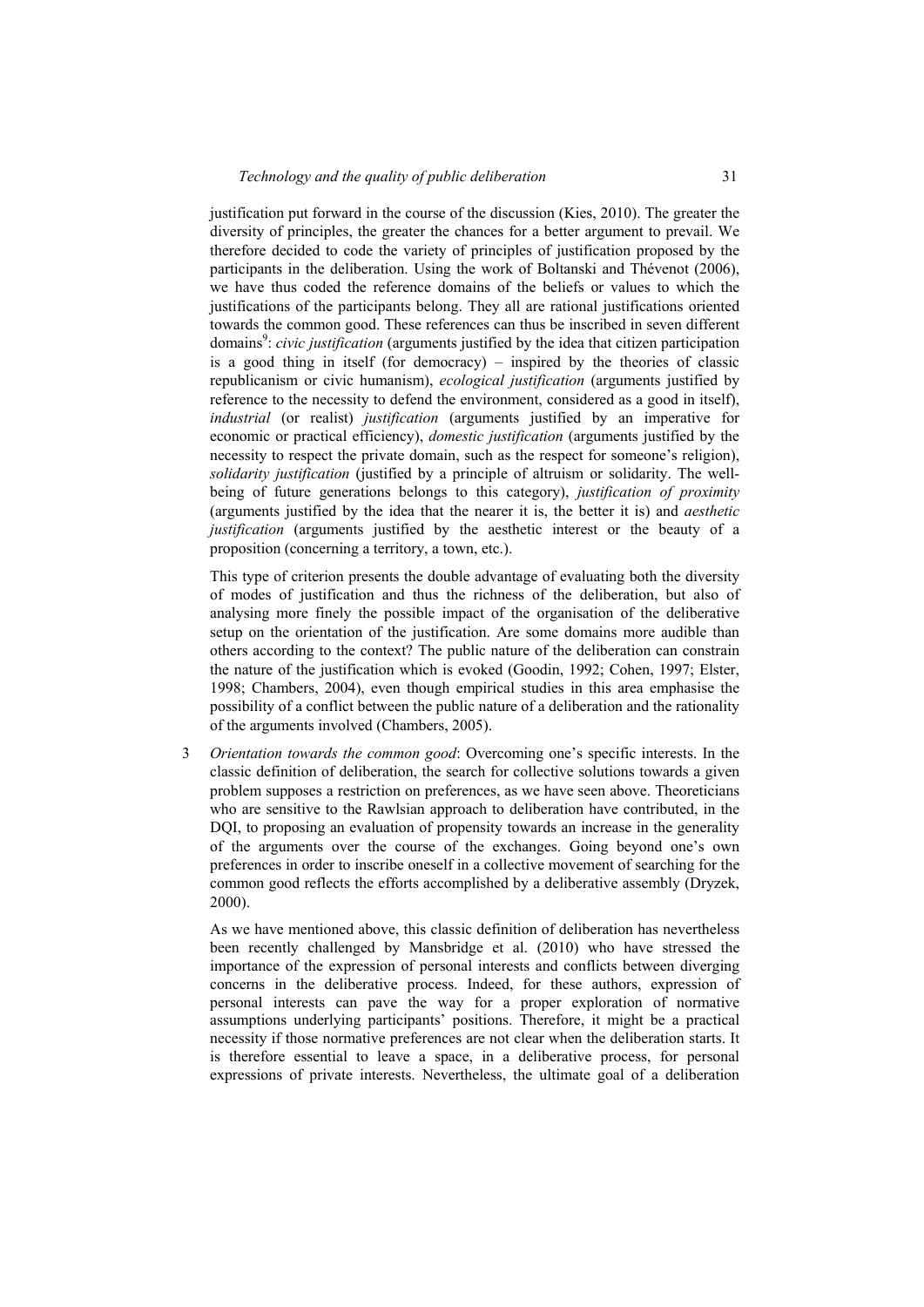remains (even if it takes time and maybe multiple deliberative discussions to reach it), for these authors, the collective definition of a common good. This is why we have kept in our scheme the common good orientation criterion and, as we will see below, we have added the expression of personal interest (also called 'alternative expression') as relevant to a comprehensive evaluation of the quality of deliberation.

 We have therefore coded this expression of the common good to the extent that it was a normative qualification of a desired collective goal.

4 *Expression of respect*: The expression of respect and the manifestation of empathy during the important stages of the discussion are symptomatic of the spirit that is necessary for the construction of a legitimate agreement which characterises a highquality deliberation. For J. Bohman (1997), this manifestation of respect corresponds to another construal of equality between individuals, to the extent that any argument should be considered with equal care and attention. Although important on a normative level, this criterion is nevertheless quite difficult to operationalise. Bächtiger et al. for example chose to code the linguistic markers of disrespect or, on the contrary, of esteem and agreement. This sort of criterion seems relevant, even though it can be complex to code since the markers of arrogance and disrespect are often para-verbal signals (posture, tonality, behaviour). Direct real-time observation in the field is thus a more reliable source of data than codification on the basis of verbatim transcriptions.

 J. Stromer-Galley, for her part, apprehends it however with what she designates as 'sourcing', i.e. the quality of the external information that is brought to support the arguments (2005, p.19). The more this 'sourcing' is thorough, balanced and reliable, the more the importance accorded to the collective engagement in the deliberation is manifest (Mucciaroni and Quirk, 2006). Nevertheless, this narrow apprehension of the respect criteria remains unsatisfactory and does not capture its complex structure (Bächtiger et al., 2010, p.42). Therefore, so far, all coding proposals offered by academic literature fail to operationalise the respect criterion in a comprehensive fashion. This can be explained by a lack of pluridisciplinary research in this area: political scientists usually have recourse to quantitative methods based on verbatim or attitude codification. We plead here for a diversification of methods and suggest considering an ethnomethodological approach. In this perspective, conversation analysis (CA), a methodology developed by H. Sacks, E. Schegloff and G. Jefferson, in the late 1960s, could bring some new insights into the analysis of the quality of public deliberation and especially its respect criterion. Inspired by H. Garfinkel and E. Goffman's ethnomethodology, CA aims to study social interaction and embraces both verbal and non-verbal behaviour. Researchers in this area usually video record public conversation and construct a detailed transcription which aims to find recurring patterns of interaction (Sacks, 1992; Sidnell, 2010), and especially patterns of domination.

 Because we have not been able to conduct this method which requires a highly proficient linguist to be done properly, we have decided to exclude this criterion for the purpose of our analysis. Nevertheless, respect remains a normative ideal widely referred to by scholars, and we are convinced that some arrangements (online and offline) facilitate it. Further research is needed to explore either CA or other qualitative methods to evaluate the fulfillment of the respect criterion in discursive exchanges.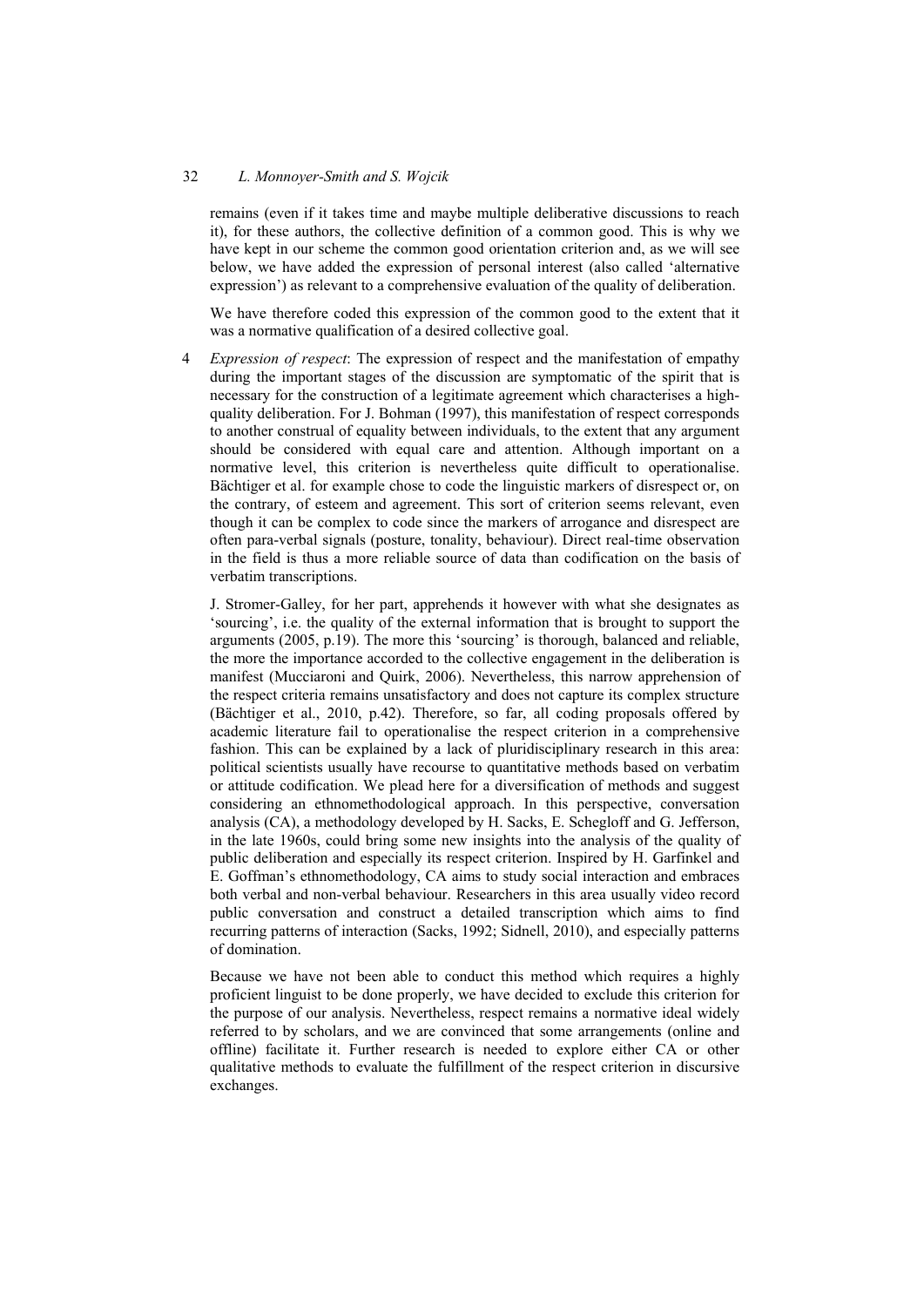- 5 *Interactivity*: Here one measures the level of responsiveness and the involvement of the participants in a discussion. Empirically, the measure of interaction tends to be confounded with the criterion of respect shown to partners.<sup>10</sup> Nevertheless, if participants express themselves mainly by monologues and don't reply to one another, it is difficult to consider that one effectively enters into a deliberative process. Therefore, an absence of reference to the preceding argument or comment can be a sign of low interactivity. On the other hand, expression of agreement or disagreement – as opposed to no reference at all to the preceding argument – reflects a high level of deliberative vitality. As a consequence, we have opted for a coding based on the attention given to an argument by expression of agreement and/or disagreement.
- 6 *The constructive character of the exchanges*: This translates the effort towards cooperation manifested by the participants. Academics use the notion of reciprocity, which is the proposal of alternative solutions (Steiner et al., 2004). Our encoding proposes to distinguish between different types of message: those that correspond to a proposition, a personal opinion, a factual statement, a question, or yet again an appeal for mobilisation. These types of message correspond to forms of engagement in the debate which can be relatively turned towards collective elaboration (propositions, questions addressed to the assembly), towards more sectorial interests (appeals for mobilisation), or finally towards personal interests (opinions, factual statements). We have considered that propositions and questions are generally more constructive than appeals for mobilisation or expressions of personal interests.
- 7 *Sincerity*: Both at the theoretical and empirical level, this criterion has been thoroughly discussed and remains quite controversial. According to Habermas, validity claims must be sincere to be legitimate. But should one focus on the personal sincerity of the individual or on the nature of the argumentation? As Neblo (2007) states, an insincere argument can allow fruitful discussion and make it possible to reach a reasonable agreement. This virtuous effect is called by Elster the 'civilizing force of hypocrisy' (Elster, 1998). We therefore consider that sincerity remains a normative horizon to evaluate the quality of the deliberation; although on an empirical level, it is not possible to measure the effect of sincerity on the quality of the deliberation, since an insincere argument may nevertheless contribute to the emergence of a reasonable agreement.
- 8 *Alternative expressions*: This is a type II criterion. Storytelling in particular constitutes one of the main forms of expression that present an alternative to rational argument (Polletta, 2006; Polletta and Lee, 2006). Individuals who have difficulty in mobilising a complex set of concepts can manage to make their point in a more narrative style, relating their personal experience. Taking personal expression into account to evaluate the quality of deliberation also enables us to include in our model the expression of conflicts, as they often arise when an individual uses a personal experience to contradict a general or normative argument.

 Our encoding thus takes into account personal expression, which goes beyond the restrictive approach to equality and evaluates the inclusion of populations.

9 *External impact factors*: Although excluded by Bächtiger et al. from their revised version of the DQI as presenting a risk of concept stretching for deliberation, we consider here that some external factors should be taken into account. Indeed, the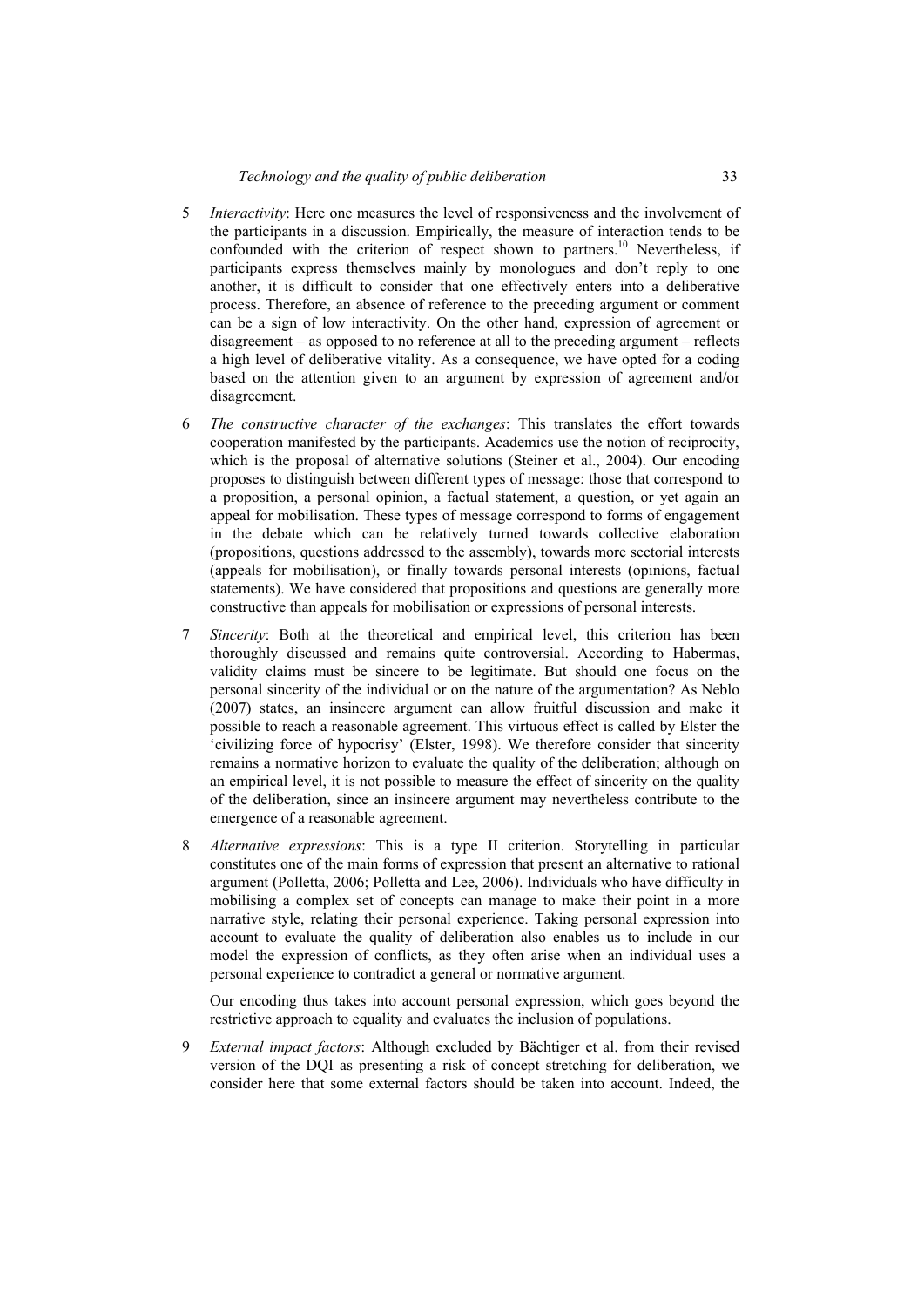way outcomes of a debate are prepared and acknowledged by participants can have a structuring effect on the quality of the debate itself. Gaining in knowledge, acquiring political skills and believing that what one says will make a difference, are substantial elements which reveal an efficient and inclusive procedure. However, this can only be apprehended through a qualitative analysis, i.e. with questionnaires, interviews or direct observation. In our study, we have conducted interviews and distributed questionnaires to evaluate the knowledge gained, the political skills acquired and the participants' perception of the deliberation's impact on the final decision. We will not be able to present them in this article as they would require lengthy developments.

Table 1 summarises the criteria that we have retained for the analysis of the quality of the deliberations in our case study.

| DOI criteria     | Evaluative criteria       | Measurement                                                                                    |
|------------------|---------------------------|------------------------------------------------------------------------------------------------|
| Type I criteria  | Equality                  | Gender<br>Profession                                                                           |
|                  | Justification             | Presence of rational justification<br>Order of justification                                   |
|                  | Common good orientation   | Presence of general justification vs.<br>personal experience                                   |
|                  | Respect                   | Not evaluated                                                                                  |
|                  | Interactivity             | References to preceding argument                                                               |
|                  | Constructive politics     | Constructive nature of the message<br>(proposition, opinion, facts, question,<br>mobilisation) |
|                  | Sincerity                 | Excluded                                                                                       |
| Type II criteria | Alternative expression    | Reference to personal experience                                                               |
|                  | Deliberative negotiations | Excluded                                                                                       |
| Added criteria   | External impact factors   | Qualitative evaluation suggested, not<br>evaluated                                             |

**Table 1** Criteria retained for the evaluation of the quality of the deliberation

## **3 Case study and methodology**

The debate we have analysed was organised by the French National Commission of Public Debate (CNDP) between September and December 2009, and was devoted to an old waste treatment facility which included an incinerator operated by the SYCTOM, the local public consortium for waste treatment.<sup>11</sup> An *ad hoc* commission (called Particular Commission of Public Debate, CPDP) was set up especially for this debate in order to complete the mission.<sup>12</sup>

Citizens attended nine public meetings to discuss the suitability of transforming the industrial plant into a modern methanisation unit which would produce gas along with heat. An innovative participatory website was set up including a blog which also offered filmed interviews, collaborative meeting reports and a  $O&A$  system to prolong the debate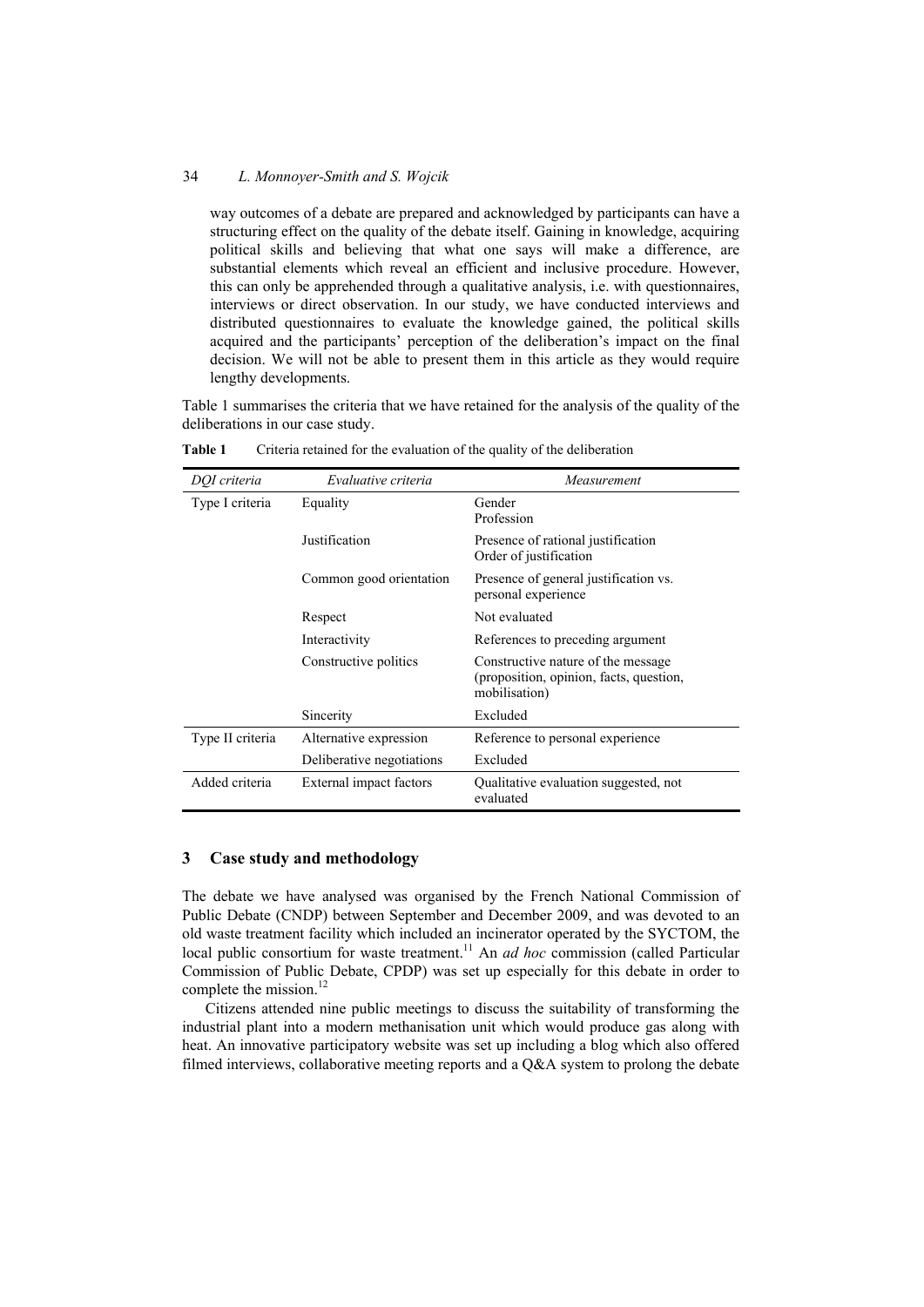online. Although they present two different on and offline formats, these two debates offered two arenas of argumentation on the same topic with a circulation of actors from one scene to another.

The CNDP procedure was characterised by the intertwining of two formats (Bonaccorsi and Julliard, 2010). The articulation between online and offline formats was planned so as to constitute a complete setup aimed at fulfilling the two main objectives of the procedure, informing the public and allowing the public to express itself.

Thus, besides its documentation function (archiving and downloading the documents, video-recordings of the meetings), the web portal displayed the public meetings, and allowed people to ask questions before and after them. Indeed, the week preceding each meeting, web users were invited to post on the blog all the questions they wished to see addressed, and the CPDP relayed them during the meetings. Then, after the public meetings, were available online: presentations of the speakers, the whole verbatim transcription with an executive summary of the meeting, and proceedings written up by the CPDP entitled 'the lessons of the meeting'. This last document was submitted to online comments through the platform *co-ment.net*. Participants published 62 comments between September and December. The CPDP then integrated them into the final version of the report. The whole documentation (lecture-notes, reports, studies…) brought by participants could be freely downloaded from the website.

In order to compare the two arenas of public debate, we have encoded face-to-face discussions as well as online contributions. Two separate coders $13$  encoded all speech acts of 4 (out of the 9) public meetings spread over the whole period of the debate. We then encoded the entire online corpus: the 63 posts and the 107 comments on the blog, the 62 comments posted on the collaborative platform containing the minutes of the meetings, as well as the  $280$  questions posted on the Question-Answer system<sup>14</sup> and their 221 answers<sup>15</sup> (Q&A). The overall online and offline corpus adds up to 1212 observations (469 offline, 743 online).

Our methodology also included a questionnaire, interviews and on site observation. 107 people<sup>16</sup> replied to our questionnaire (25.2% online<sup>17</sup> and 74.8% offline<sup>18</sup>), 16 semiconducted interviews were carried out, and we closely monitored the whole process.<sup>19</sup> The questionnaire was intended to complement our criteria coding, notably equality and external impact factors. Interviews and observation helped us to interpret our data as we shall see in the following section.

This differentiated encoding allowed us to analyse the various online setups which contrasted with their interface, aim and functioning. The Q&A consisted of various questions and was moderated by the CPDP which excluded purely rhetorical questions and included those that called for a genuine response from the SYCTOM. This is different from the blog which was mainly aimed at allowing the expression of viewpoints. Comments on the *co-ment* collaborative platform were aimed at discussing the minutes. Both the blog and the *co-ment* interface were moderated by the CPDP, although none of the posts and comments were ever removed or modified. Their only significant intervention was that some questions posted on the blog were moved to the Q&A section in order to guarantee an answer from the SYCTOM, which would have been unlikely to happen on the blog, as we will see in the discussion section.

In the following section, we will focus on the criteria measured by discussion coding therefore excluding the evaluation of sincerity, respect and the external impact factors, which would have needed more space to go deeper into the qualitative analysis.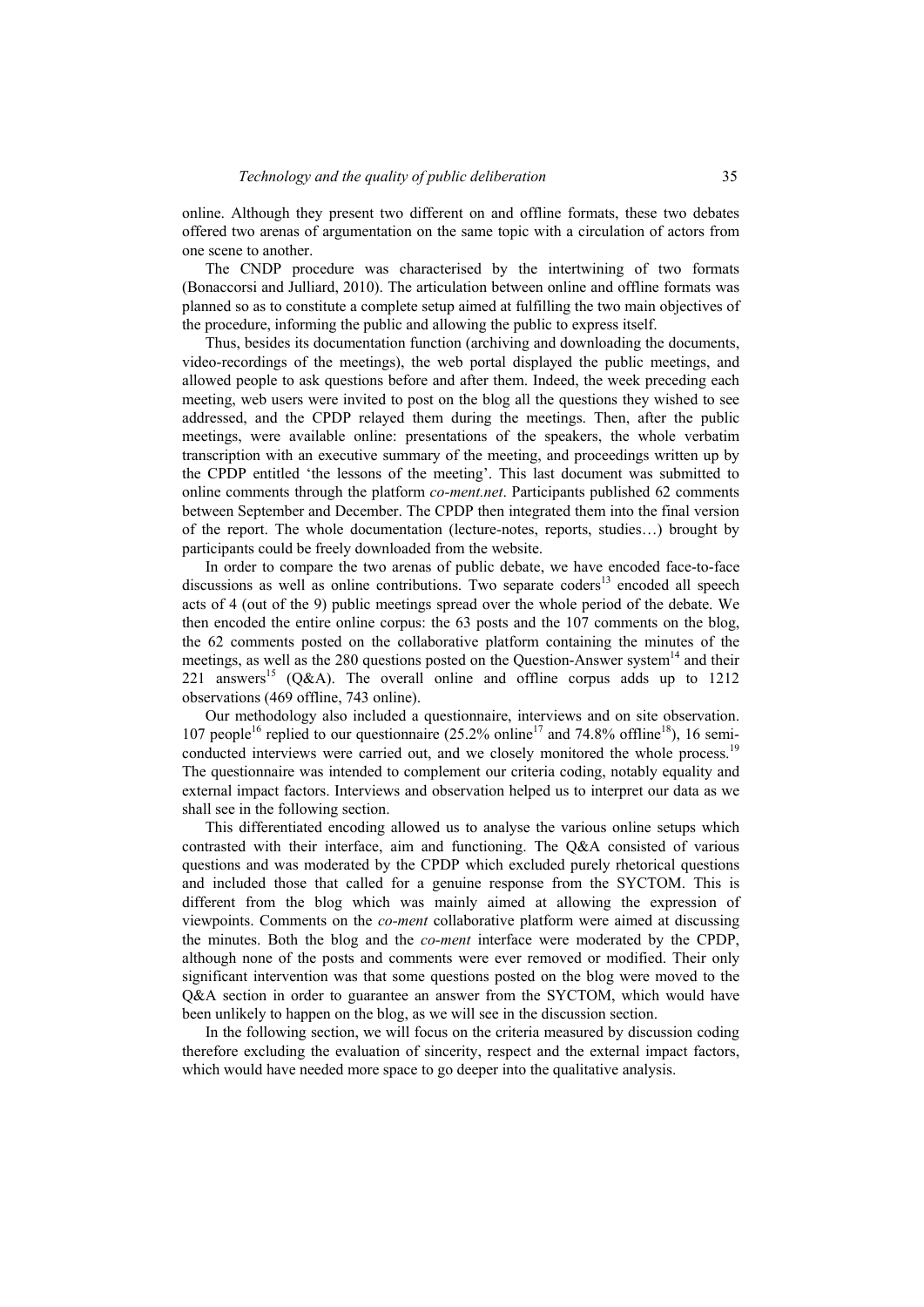## **4 Results and discussion**

As we shall see, almost all the variables provide evidence of the influence of the procedural context on the criteria retained for analysing the quality of the debates.

In the tables which follow, we present the results for the discussions in public meetings and for the online exchanges, the latter being divided into three categories: those which occurred within the Q&A, those which occurred on the blog, and finally those which were held on the collaborative platform concerning the minutes of the meetings (*co-ment*).

#### *4.1 Equality: a distribution between online and offline*

#### *4.1.1 Gender*

The interventions of men and women clearly vary according to the arenas: in our data, women intervene much less frequently offline than online, and certain forms of online participation suit them better than others. 38.9% of women participate offline (as experts/guests on stage or as participants in the room) whereas 58.3% of men do so. Online, it seems easier for women to ask questions, since 41.4% of them sent at least one question to the CPDP (whereas only 24.8% of men post on the  $O&A$ ). There are slightly less women than men that post on the blog (7.2% of women and 9% of men), but they do write proportionally more on the *co-ment* platform (12.5%) than men (7.7%).

| N/A  | Men  | Women |
|------|------|-------|
| 0.0  | 0.2  | 0.0   |
| 0.0  | 58.3 | 38.9  |
| 74.4 | 24.9 | 41.4  |
| 24.7 | 9.0  | 7.2   |
| 0.9  | 7.7  | 12.5  |
| 100  | 100  | 100   |
|      |      |       |

**Table 2** Distribution of male and female intervention in the participatory system

Besides the Q&A interface, for which it is difficult to draw any conclusions due to the small rate of reply (questions are mainly asked anonymously), we see that women participate proportionally less than men, and especially offline, where the gender difference is striking. This result is fairly classic in field literature (Seyle et al., 2008) which explains this difference in terms of education involving an acculturation to taking the floor in public (Cala Carillo and de la Mata, 2004), and by a rhetorical preference of women for a mode of exposition of arguments oriented towards personal narration (Farell, 1979), which is less audible in offline public debate.

In his study of Pittsburgh citizens' political discussion online and offline, Muhlberger (2004) shows that gender and education significantly affect all political discussions (though less online than offline), whereas age is negatively linked to online discussion. This observation of a limited involvement of women online and offline is even reinforced in the institutional context of a public debate where women are systematically outnumbered. In absolute terms: 208 coded interventions (online and offline) were made by women and 664 by men (Monnoyer-Smith, 2011). This 'deliberative' gender gap is even larger than the 'participatory' one as our questionnaire shows a 50% male/female presence ratio in the debate in general.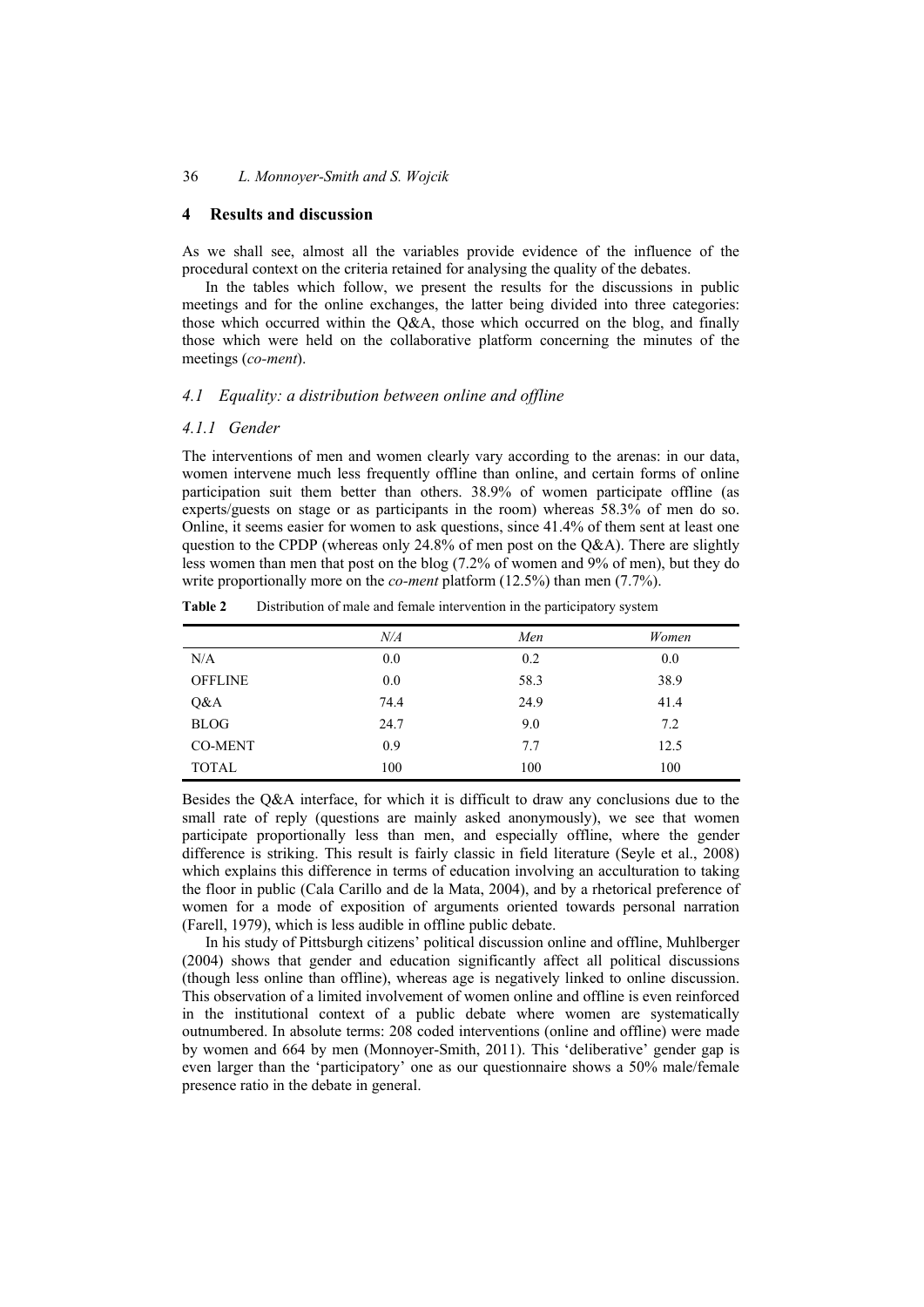Nevertheless, online, the interventions tend to be *proportionally* more equal, and even slightly favourable towards women on the *co-ment* platform. This can be explained by the large number of associations posting on *co-ment*: we noticed that local and environmental associations involved in the debate were largely represented by women who were very active in the whole process. In sum, it seems that gender inequality in public deliberation remains quite active, although blogging and discussing online attract proportionally more women than men.

## *4.1.2 Socio-professional background*

In terms of socio-professional origin of the participants, we also notice a distribution in the different arenas: some of them are massively invested by a few categories of participants, as shown in Table 3.

| Categories     | N/A | Citizens |      | SYCTOM Associations | CPDP | Elected<br>officials | Experts | Total |
|----------------|-----|----------|------|---------------------|------|----------------------|---------|-------|
| <b>OFFLINE</b> | 0.0 | 14.7     | 20.7 | 9.8                 | 41.5 | 5.6                  | 77      | 100   |
| O&A            | 1.4 | 40.1     | 40.3 | 8.1                 | 9.1  | 0.6                  | 0.4     | 100   |
| <b>BLOG</b>    | 0.0 | 32.1     | 8.2  | 17.6                | 39.0 | 2.5                  | 0.6     | 100   |
| <b>CO-MENT</b> | 36  | 37.5     | 0.0  | 48.8                | 13   | 0.0                  | 8.8     | 100   |

**Table 3** Distribution of participants online and offline

As we can see, elected officials were not very involved in the debate. They nevertheless favoured attendance of public meetings (5.6% of offline participants were elected officials) rather than intervention online (3.1% of online participants). This is consistent with previous research which has shown that elected officials feel more at ease exchanging with citizens in public rather than online (Wojcik, 2009). This is symptomatic of their difficulty in overcoming a traditional propensity towards representation which rests on regular meetings with citizens, but avoids a permanent contact through ICTs (Coleman, 2005).

We also noticed the limited involvement of experts in the debate. They hardly intervened at all during the public meetings and then only at the invitation of the CPDP (7.7% of the offline participants). This may appear surprising given that it was a very technical debate and that some participants were in need of neutral information. Most of them obviously did not want to commit themselves and spend time on the blog to bring additional technical information to the attention of the participants. They nevertheless amended the minutes of the public meetings on the *co-ment* platform (8.8% of total comments were published by experts).

Citizens preferred to talk online, whether on the blog (32.1% of total posts and comments), *co-ment* (37.5%), or the Q&A interface (40.1%). This can be explained by the organisation of the public debate itself: citizens had a very limited amount of time to ask questions or to express viewpoints. They clearly saw the advantages of online discussions to deepen their argumentation.

Associations engaged on the *co-ment* interface (48.8% of total comments on the platform) essentially in order to follow up offline discussions, instead of simply amending the minutes as the CPDP thought they would. They also used the blog as a platform to publicise their official position (17.6%). This is an interesting result as one can notice that they have been quite absent offline (9.8% of public interventions). Two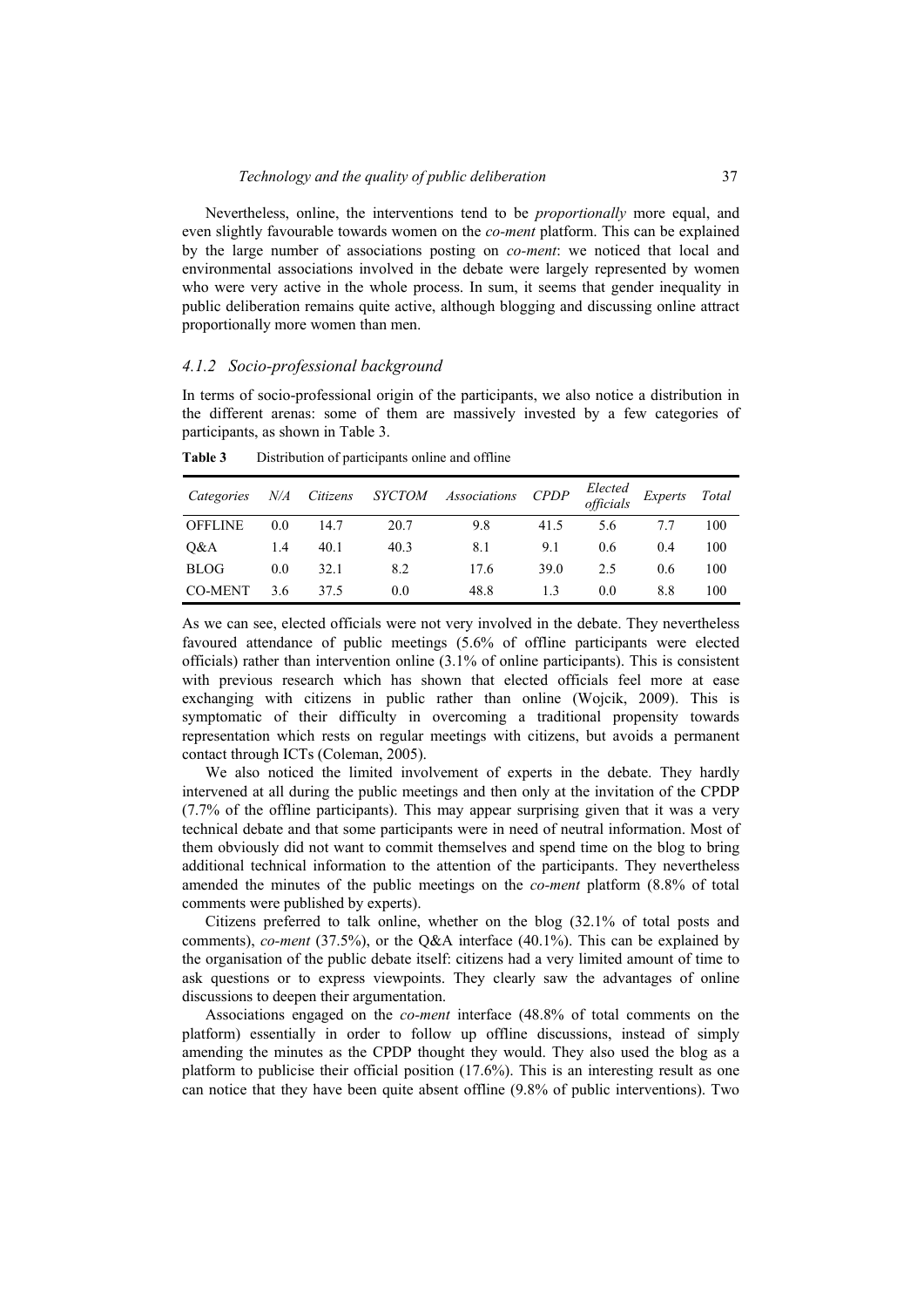types of associations were involved in this debate: environmental associations that were local branches of national or international associations (Friends of the Earth), mainly focused on recycling and methanisation issues; local associations that were smaller, either *ad hoc* or Parisian associations involved in health and urban planning issues. During the course of the debate, they created a group of associations to defend their position namely on waste incineration (capacity of the future plant), and selective sorting. They therefore organised themselves and made use of the internet in order to develop their common positions. For them, the use of Internet has been quite strategic as they could not easily access the floor in the public meetings which were largely monopolised by the CPDP, the SYCTOM and the various experts.

The CPDP appears to dominate the blog (39% of posts and comments) and the public meetings (41.5% of total interventions). This is largely attributable to the process itself since the CPDP ran the blog, advertised the public meetings on it and subsequently posted the minutes of these meetings. The CPDP also organised and led the public meetings, distributed the speaking time, and spent a fair amount of time explaining the deliberative process at the beginning of each meeting.

The SYCTOM put its human resources mainly into the public meetings (20.7% of interventions) and the Q&A system (40.3% of total). It made no comments at all on the *co-ment* platform, since every disagreement with meeting minutes had been solved by an official mail or email directly addressed to the CPDP's President. This disengagement from the online sphere of the debate presents a deliberate strategy. Firstly, the SYCTOM was absorbed by the Q&A task: every answer given to a question was scrutinised by the CPDP which verified the thorough nature of the answers provided, the SYCTOM being asked to complete and rewrite some of them. Secondly, the non official and casual nature of the blog discussion did not fit with its hierarchical internal organisation. In private, it has confessed that none of the SYCTOM delegates in the debate were able to write on the blog without first having to go through a complex process of signatures and approvals. This considerably slowed down their reactivity to bloggers' interpellations. Thirdly, it was able to pass on its messages to associations through the CPDP, since they were in permanent personal contact. This explains why the associations were far more active online than the SYCTOM, despite the many open attacks it was subject to.

As we can see, equality is not constructed within each arena of discussion, but globally by allowing each participant to find a place which suits his needs and his strategic objectives.

#### *4.2 Rational justification: more justification online*

Almost 60% of the arguments put forward offline are not supported by any justification: we are indeed in the context of a lively exchange, where participants take positions that are less supported than online. The verbal jousting and exchanges which are sometimes difficult, over a relatively limited period of time, are not always compatible with complex justifications. Therefore, arguments are more justified online (Talpin and Wojcik, 2010). It is within the Q&A interface that justification seems to be strongest (82.3% of total  $Q&A)$ : the very aim of this interface, which supposes that the answers contributed by the SYCTOM should be based on a solidly built argument, explains this result. The two other participatory modalities seem to allow a better justification and this in an equivalent fashion: the temporality of writing seems to suit the development of the argument. 68.6% of blog posts and 65% of comments indeed present a general justification.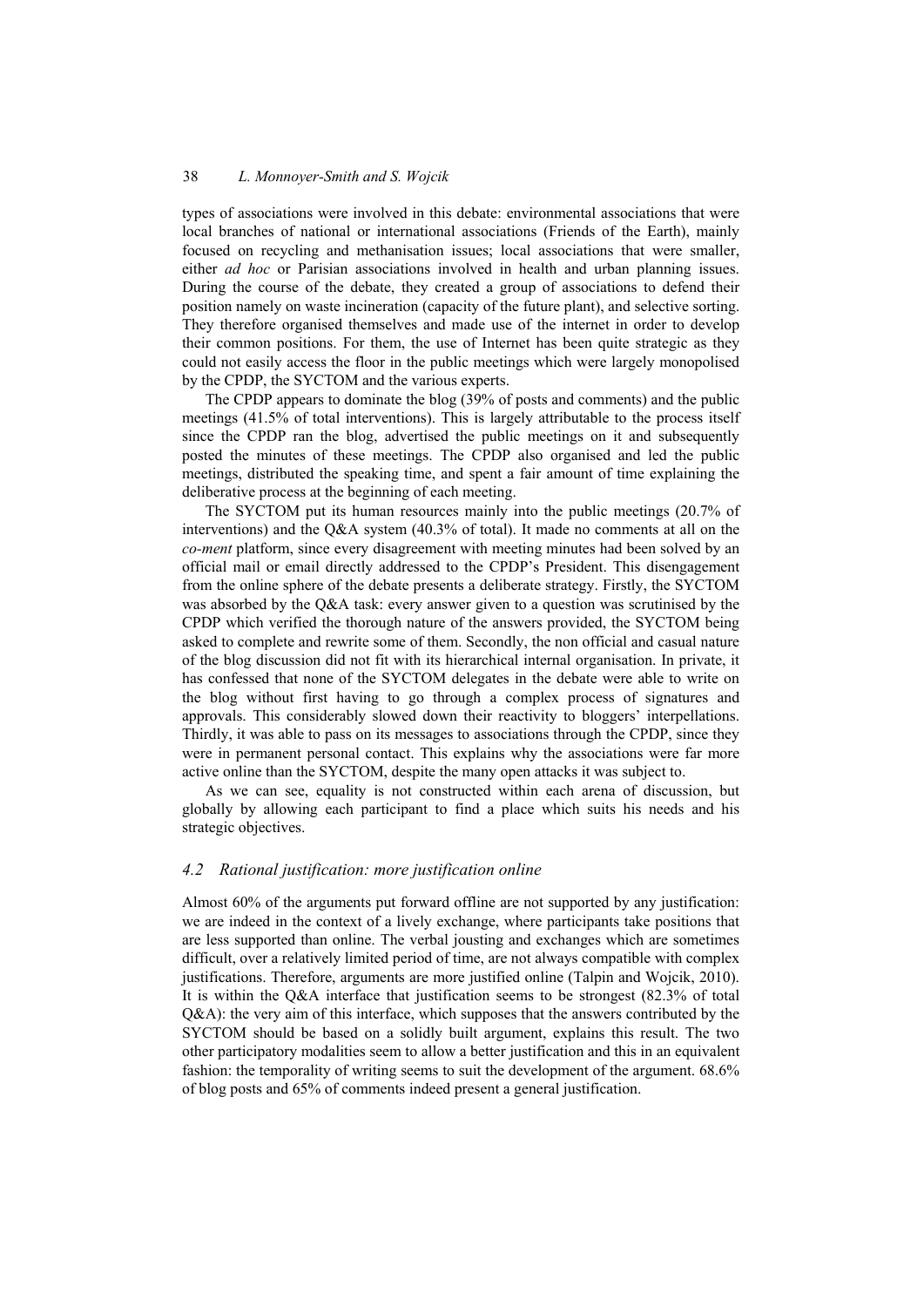The quasi-absence of references to personal experience whatever the arena provides us with another interesting result. Only 4.1% of offline and 4.4% of online participants have used their personal experience to justify their argument.<sup>20</sup> The technicality of the debate's topic and the low emotional involvement of actors probably explain the formal rhetoric used throughout the discussions. Observation of meetings reveals that when outnumbered, lay citizens and associations rarely feel legitimised in using personal justification in their argumentation. More often they try to appear as professional as possible (using technical terms, referring to legislation for example). In this context, one might expect that online, citizens and associations would feel freer to use their own experience rather than rational justification. As this has not been the case, one can formulate the hypothesis that within a context of technical debates, lay citizens<sup>21</sup> remain prisoners of an expertise rhetoric which prevents them from using storytelling or any other type of personal expression, especially when they do not feel immediately threatened (the plant was built in the seventies, the debate only deals with its renovation).

| Table 4 |  |  |  | Rational justification online and offline* |
|---------|--|--|--|--------------------------------------------|
|---------|--|--|--|--------------------------------------------|

| <b>Justification</b> | None | General justification | Personal experience | Total |
|----------------------|------|-----------------------|---------------------|-------|
| <b>OFFLINE</b>       | 58.1 | 39.5                  | 4.1                 | 100   |
| Q&A                  | 14.9 | 82.3                  | 3.0                 | 100   |
| <b>BLOG</b>          | 30.2 | 68.6                  | 4.4                 | 100   |
| <b>CO-MENT</b>       | 35.0 | 65.0                  | 0.0                 | 100   |

Note: \*Multiple answers possible: total above 100.

Concerning the types of justification employed, Table 5 shows that some types of justification are clearly not mobilised by actors, for example the civic, aesthetic, proximity and solidarity justifications. One explanation of this phenomenon could be that, compared with other CNDP debates, associations involved in this particular one were a lot more focused on environmental issues and on the technical specifications of the industrial project. Therefore, the 'realist' type of justification dominates all arenas of the debate.

"Actually, I totally go along with the fact that incineration has positive results as regards the  $CO<sub>2</sub>$ . [...] The Parisian urban heating company serves about 450,000 accommodations in the Parisian area, [...] and almost half of the heating is provided by the incineration plant right now. If this factory disappears, turning to new sources of energy would indeed be necessary. Unfortunately, there are not lots of these beautiful future energies" [Jean-Christophe A., Public meeting, Paris XIII, Salle Mas, 7 October 2009].

This justification, which privileges reasons based on imperatives of economic efficiency, was in fact very much driven by the SYCTOM, which largely contributed to framing the debate. The procedure itself, especially the public meetings elements, leads all actors to frame their words in a very objective and factual fashion (Monnoyer-Smith, 2011).

Interestingly, the ecological justification, which presents the defence of the environment as a good in itself, is more frequent online than offline.

"We think that keeping in stock the few amounts of waste that would escape from the prevention and recycling/compost/methanisation efforts, without resorting to incineration, would be less disastrous for the environment and health, more transparent, and less expensive for the community" [Annelaure W., 11 November 2009 – 16 h 14, reply to "Le 5 novembre, première réunion locale à Ivry !"].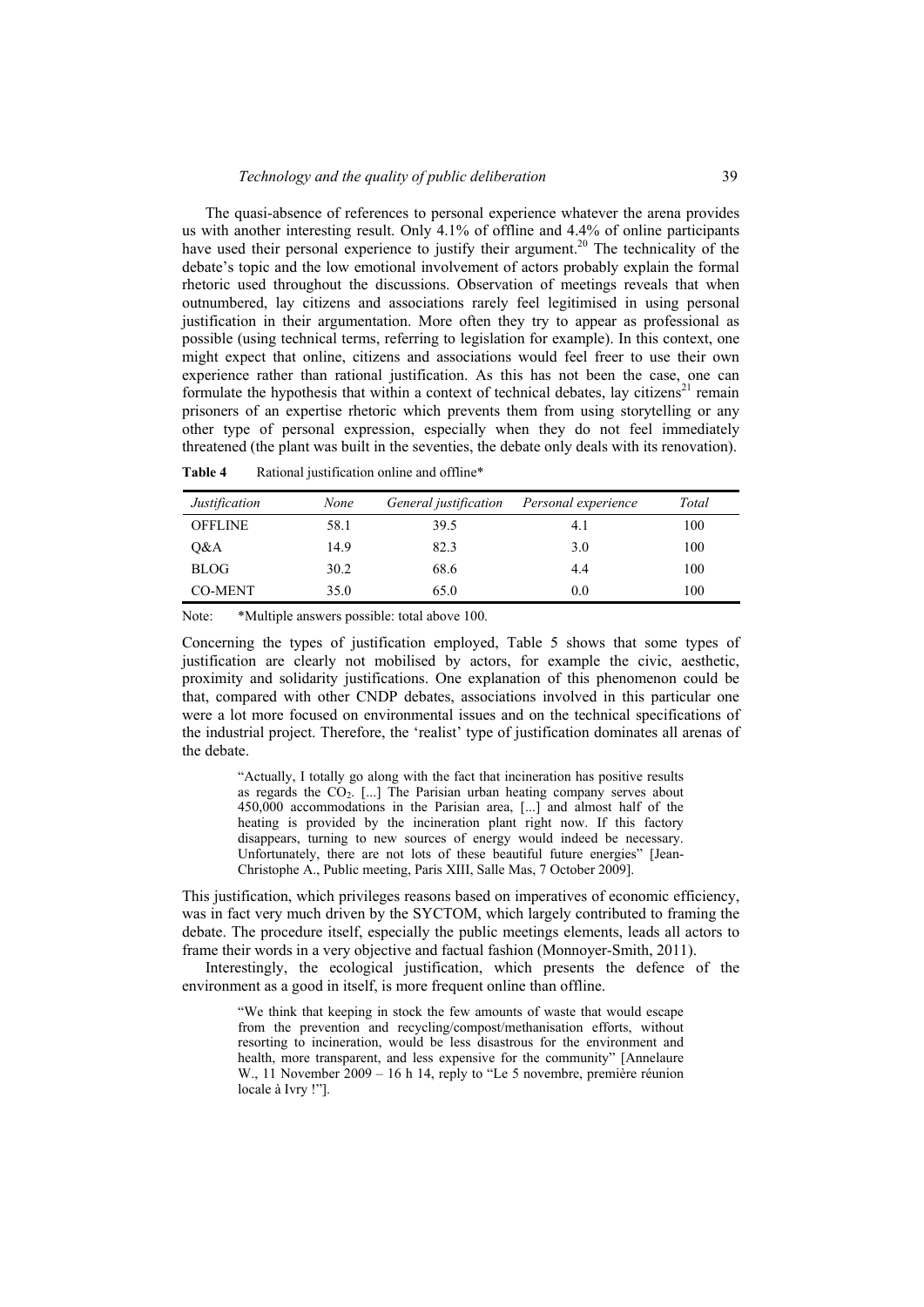Table 5 Type of general justification\*

|                |                                              |      |      | None Civic Ecological Realist Domestic Solidarity Proximity Aesthetic Total |      |      |             |               |  |
|----------------|----------------------------------------------|------|------|-----------------------------------------------------------------------------|------|------|-------------|---------------|--|
| <b>OFFLINE</b> |                                              |      | 12.4 | 18.2                                                                        | 22.7 |      | $\tilde{6}$ | 6.6           |  |
| Q&A            |                                              |      |      | 47.0                                                                        | 61.7 |      | 7.1         |               |  |
| <b>BLOG</b>    |                                              | 30.2 | 12.6 | 52.2                                                                        | 53.5 | 34.6 | 20.8        |               |  |
| <b>TAENT</b>   |                                              | 35.0 | 2.5  | 27.5                                                                        | 46.3 | 63   | 3.8         | $\frac{8}{8}$ |  |
| Note:          | *Multiple answers possible: total above 100. |      |      |                                                                             |      |      |             |               |  |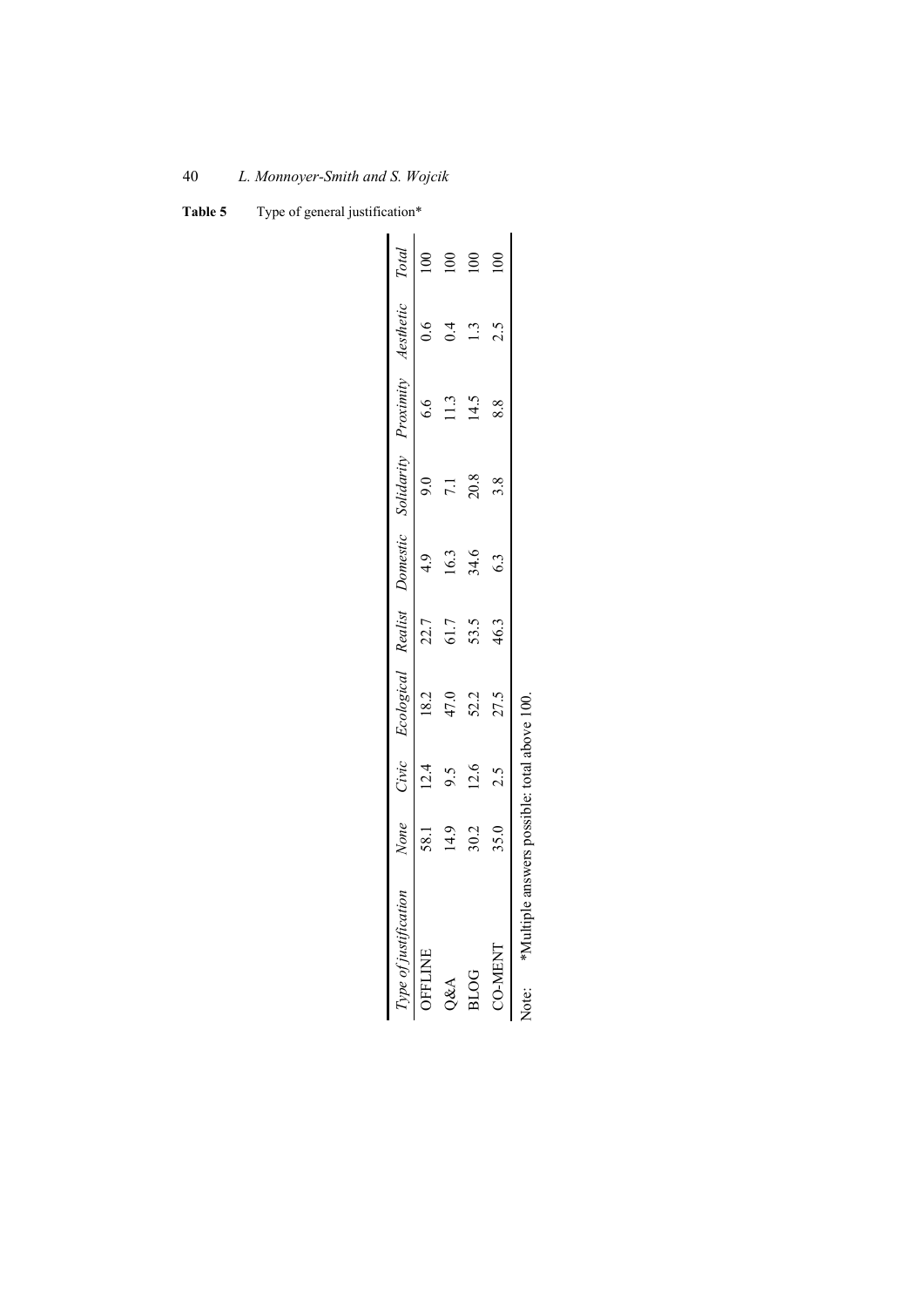The Q&A and the blog both present high figures for ecological justification. In terms of the Q&A interface, where the SYCTOM remains in charge, the need for a legitimate project certainly supposed the wide development of environmental justifications. On the blog, associations partly based their arguments on their statutory goal, which was obviously environmental oriented.

Finally, one is forced to notice the striking heterogeneity of justifications on the blog. Almost all of them are evoked. The length of each post here reflects the richness of the positions defended by the actors: they made the most of every normative justification when needed in the course of their argumentation.

#### *4.3 Common good orientation: better on line*

As a consequence of previous observations (Table 4), the orientation towards the common good is more manifest online than offline, showing that the online interface seems better adapted to a rationally justified debate. In this context, the Q&A figure of 82.3% of arguments related to a common good orientation reveals a very formal and institutionalised arena where the SYCTOM publicises its official position. Being composed in its board of elected officials, the SYCTOM often refers to its representative legitimacy to evoke its permanent concern for citizens' general interest, and therefore multiplies references to the common good.

## *4.4 A low level of interactivity, but slightly better on the blog and the co-ment interface*

Interactivity, which is evaluated using a measure of agreement and disagreement with speakers, is strikingly low in all arenas of the debate. As expected, the Q&A interface scores particularly low on interactivity (5.4%). The design of the interface, which only allows actors' questions to the SYCTOM, makes it difficult to bypass the device and therefore it remains a traditional, non interactive tool.<sup>22</sup>

It still remains that the vast majority of positions adopted online and offline express neither agreement nor disagreement with the preceding interlocutor. Nevertheless, interactivity is more likely to occur online on *co-ment* (37.5%) and on the blog (26.2%). Online tools here facilitate a reflexive attitude towards one's positions, as the writer has time to build up a proper argumentation. The *co-ment* interface, which allows participants to review the minutes of the meetings, offers an opportunity to come back on fundamental conflicts. This is probably why the interactivity rate on it is so high. Offline, speakers interact less and mainly express themselves by monologue (interactivity rate: 21.6%).

| Reference      | N/A | None | <i>Explicit reference</i> | Thread breaking | Total |
|----------------|-----|------|---------------------------|-----------------|-------|
| <b>OFFLINE</b> | 0.4 | 75.9 | 21.6                      | 2.1             | 100   |
| 0&A            | 0.0 | 94.6 | 5.4                       | 0.0             | 100   |
| <b>BLOG</b>    | 0.0 | 74.8 | 25.2                      | 0.0             | 100   |
| <b>CO-MENT</b> | 0.0 | 62.5 | 37.5                      | 0.0             | 100   |

**Table 6** Reference to preceding argument (agreement/disagreement/both)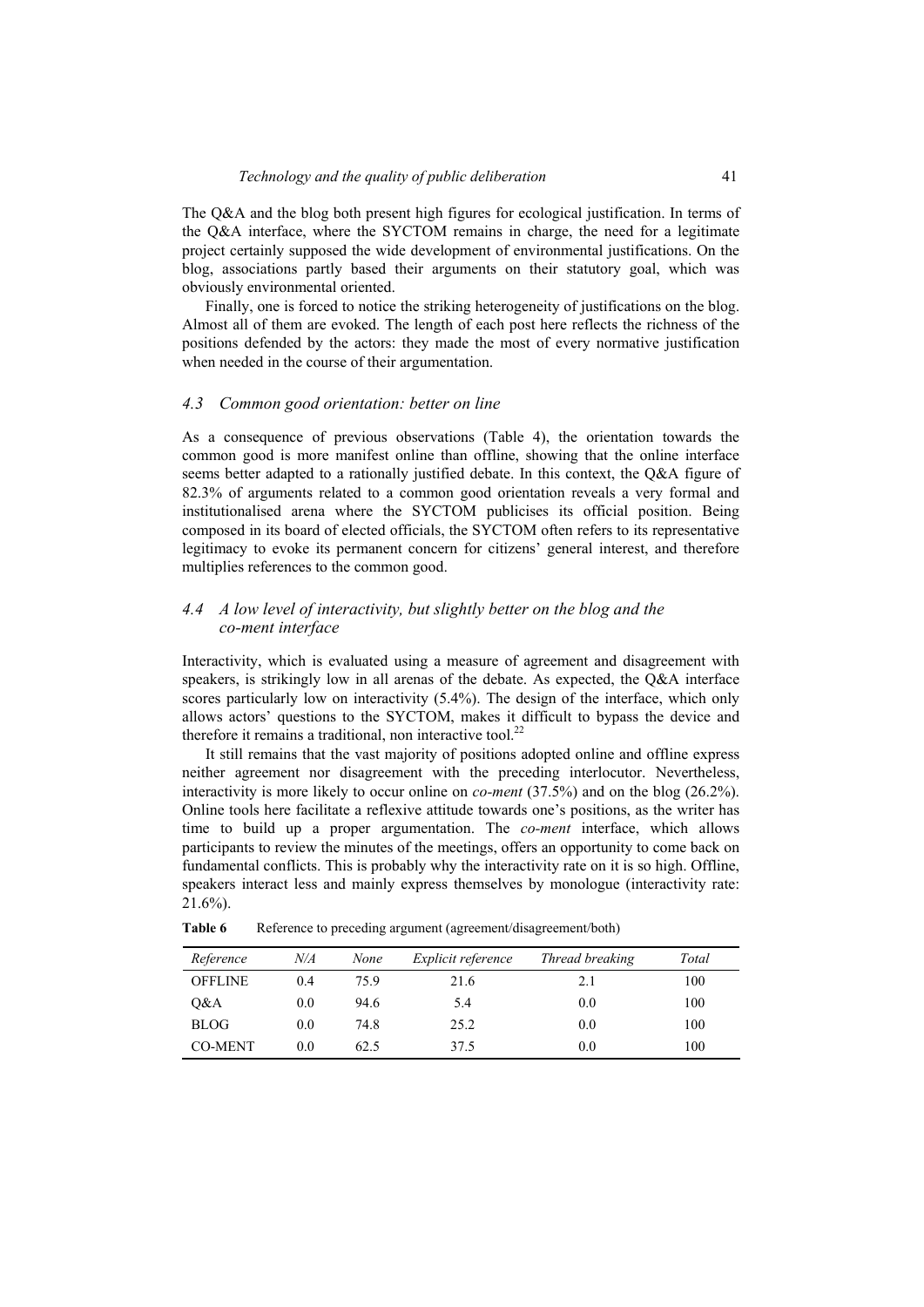## *4.5 Constructive politics: the weight of the different arenas*

We have coded as 'propositions', those constructive ones which aimed at offering practical solutions to problems raised during the debate.

The majority of propositions put forward by the participants in the public debate are pronounced offline (51%), the rest being divided almost equally between the blog and the Q&A (Table 7). One might imagine that the efforts directed towards a synthesis requested by the CPDP, especially during various thematic meetings and the final meeting, in order to find the terms of an agreement for the follow-up discussions after the debate, bear their fruits here. By contrast, the questions asked are mainly restricted to the Q&A and offline. As for the blog, it is largely used to relay calls for mobilisation, rather like a social network. The weakly organised associations seizing the opportunity of an institutionalised website to link up and form a stronger group,<sup>23</sup> hence the high instance of calls for mobilisation.

**Table 7** Distribution of the types of statements

| Nature of the<br>statement | Proposition | Opinion | Facts | <i><u><b>Ouestion</b></u></i> | Mobilisation | <i>TOTAL</i> |
|----------------------------|-------------|---------|-------|-------------------------------|--------------|--------------|
| N/A                        | 0.0         | 0.2     | 0.1   | 0.0                           | 0.0          | 0.1          |
| <b>OFFLINE</b>             | 51.0        | 53.5    | 33.4  | 30.5                          | 25.0         | 38.6         |
| O&A                        | 21.5        | 20.8    | 41.9  | 52.7                          | 8.3          | 41.6         |
| <b>BLOG</b>                | 19.5        | 15.0    | 17.8  | 12.1                          | 50.0         | 13.1         |
| <b>CO-MENT</b>             | 8.0         | 10.5    | 6.9   | 4.7                           | 16.7         | 6.6          |
| TOTAL                      | 100         | 100     | 100   | 100                           | 100          | 100          |

If we concentrate now on the internal organisation of each arena (Table 8), we can see that the place taken by constructive propositions is slightly greater on the blog (18.2%) than offline (16.2%). Thus, if a majority of propositions are formulated offline, as a proportion of other types of statement they are nevertheless clearly behind. Factual statements dominate offline (53.9%) and online (62.3% in the Q&A, 84.3% on the blog and 65% on *co-ment*), especially on the blog where reinterpretations of controversial data take a considerable place.

We can ascertain from our interviews that associations used face-to-face meetings to position themselves within the debate by affirming strong opinions. They also used the blog as a legitimising arena to leave a written trace which is well-sourced and factually argued. The two arenas therefore served two distinct purposes: face-to-face meetings to exist in the debate through asserted values, and the blog to be credible in the debate.

*Nature of the statement N/A Proposition Opinion Facts Question Mobilisation Total*  OFFLINE 0.0 16.2 48.9 53.9 27.6 0.6 100 Q&A 0.4 6.4 17.7 62.7 44.3 0.2 100 BLOG 0.6 18.2 40.3 84.3 32.1 3.8 100 CO-MENT 0.0 15.0 56.3 65.0 25.0 2.5 100 TOTAL 0.2 12.3 35.3 62.3 34.9 1.0 100

**Table 8** Distribution of the types of statements in each arena\*

Note: \*Multiple answers possible: total above 100.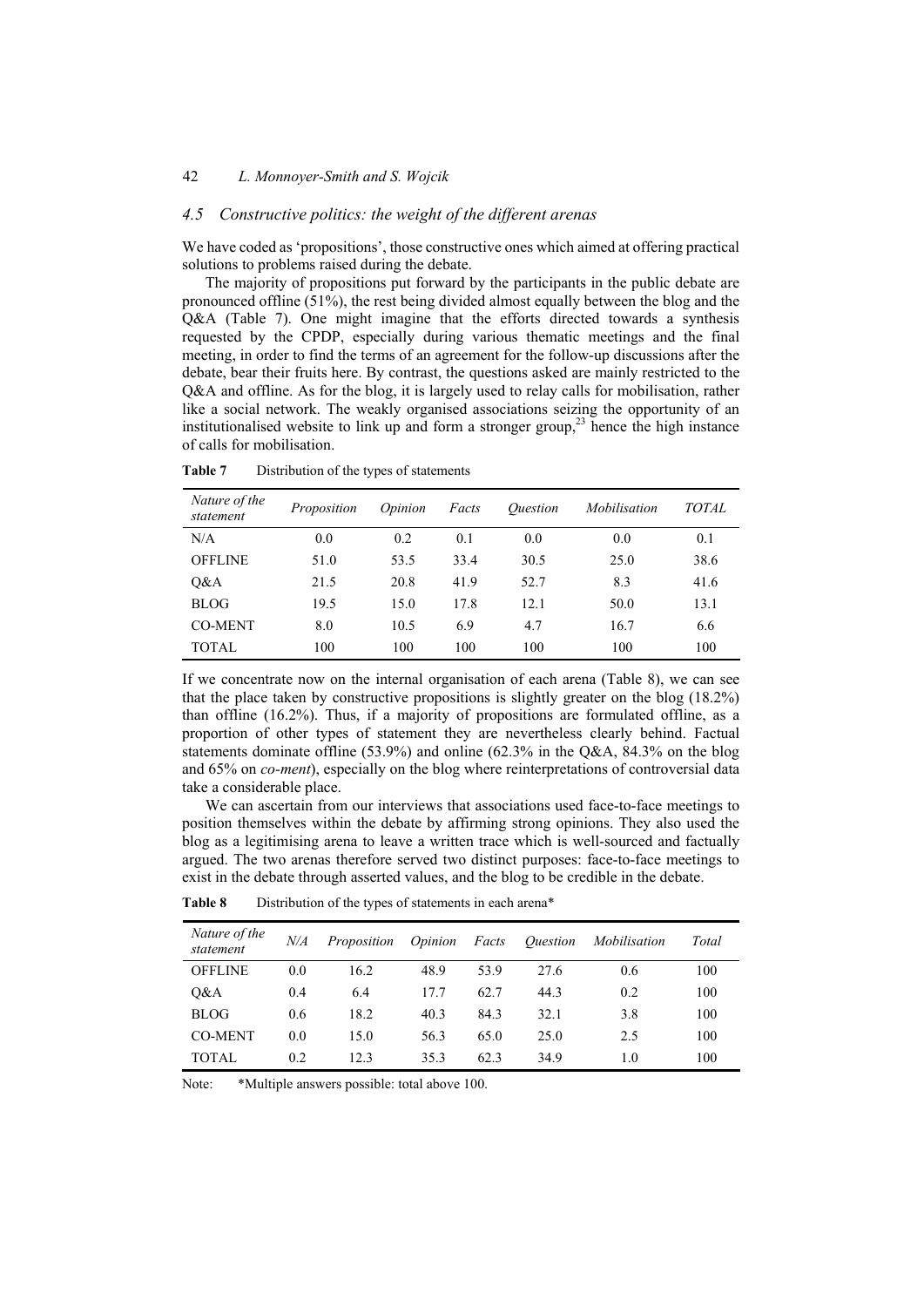## *4.6 Alternative expression: little difference between online and offline*

Table 4 provides indications with respect to alternative expression, and the recourse to storytelling. One might have thought, in conformity with the literature presented in the first part of this text, that the online interface would constitute a refuge for this sort of expression which is not very audible in public. It appears, however, that the difference is negligible, hardly greater online than offline. Nevertheless, the table above shows that some interfaces are not at all amenable to these forms of expression: the Q&A interface and the platform for comments, which promote a high level of justification, leave little space for personal experience.

In general, as we have seen, the procedure has forced the associations to conform to the general rhetoric pattern followed by the SYCTOM which has developed a rational argumentation. The limited presence of lay citizens also explains the limited recourse to personal expression in this debate. The domination of institutions has created the normative assumption that only rational arguments are legitimate during the process.

#### **5 Conclusion**

In this paper, we have discussed criteria proposed by the Discourse Quality Index to evaluate the quality of a public deliberation. This index envisions deliberation as a discursive process, open to personal expression, in which citizens are put on a equal footing, use rational argumentation, show respect to one another, justify their positions, tend toward the common good and try to be constructive in their proposals. We have shown that some criteria are very difficult to operationalise: sincerity and respect need further methodological research in order to be fully taken into account. Moreover, it is not clear yet if sincerity should be included as a criterion, since insincere argument can nevertheless help citizens to find common grounds.

We have proposed a specific coding for the evaluation of justification using Boltanski and Thévenot's theory of pragmatic justification. The nature of justification indeed differs online and offline, suggesting that actors adapt this according to the specific arena in which they are expressing themselves.

Our case study brings insights into how the articulation of the various arenas within the framework of a common debate improves the general quality of the deliberation: actors appropriate each space of expression both according to their competence and to their argumentative strategy. The criterion of equality for instance, improves online as women, citizens and associations are proportionally more present online than offline. Justification is also better online than offline as participants take the time to develop online a proper argumentation based on general justification.

This specialisation of arenas is a dynamic one: arenas are linked up to one another depending on the way in which the actors progressively invest those spaces. For instance, since the SYCTOM stands out as the most legitimate actor during the face-to-face meetings, associations balance out by a strong online presence. The dynamic of the interarena exchanges is nurtured by the circulation of utterances between various kinds of actors which compensates the low intra-arena level of interactivity. From then on, it seems necessary, when one evaluates the quality of a deliberation, to take into account all arenas of discussions and their interaction. Otherwise, one might have a very limited overview of the whole process.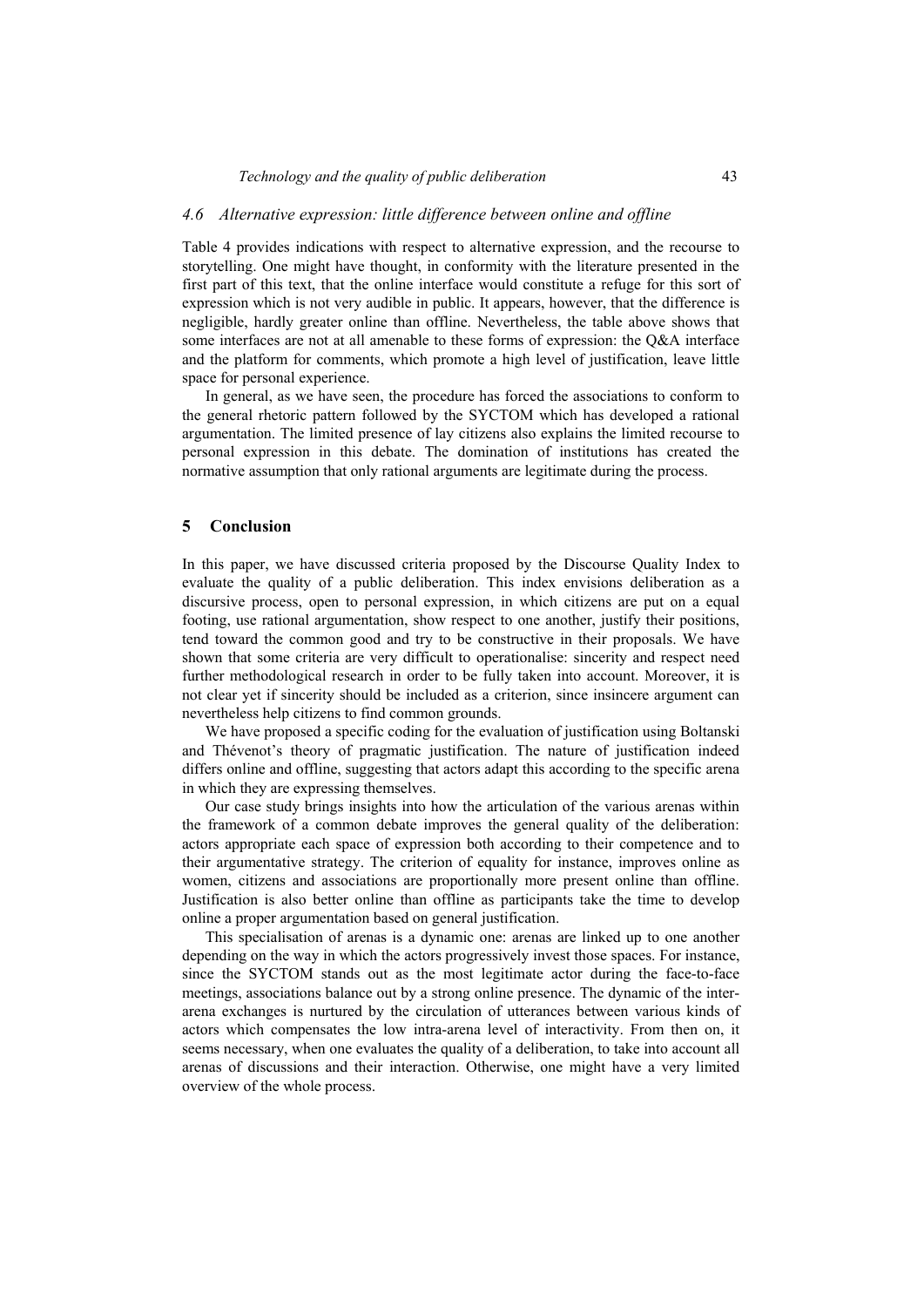In order to go further in the analysis, it would be useful to characterise each type of discourse produced in the different arenas; this might make it possible to propose to the organisers the best possible arrangements for each given context.

In this global frame, the blog appears as a space for associations' legitimisation, where a strongly backed-up rational argumentation is developed. The O&A interface serves as a space for offline conflict resolution since it follows up public debate controversies. The *co-ment* platform has clearly been reoriented by actors as a postdebate space for negotiations on specific controversial topics. It has therefore been the most interactive arena amongst all the online arenas. The offline meetings have permitted constructive elaboration of shared proposals. One has to acknowledge the essential role played by the CPDP, which explicitly pushed the actors during public meetings to make constructive proposals. This injunction was not made online where the moderator did not endorse this role, hence limiting its deliberative dimension (Coleman and Götze, 2001).

To sum up, it appears that criteria to evaluate the quality of a deliberation can be quite useful for an analysis of how actors' strategies valorise their position by investing various spaces at their disposal in a dynamic way.

#### **References**

- Albrecht, S. (2006) 'Whose voice is heard in online deliberation? A study of participation and representation in political debates on the internet', *Information, Communication & Society*, Vol. 9, No. 1, pp.62–82.
- Andersen, V.N. and Hansen K.M. (2007) 'How deliberation makes better citizens the deliberative poll on the Euro', *European Journal of Political Research*, Vol. 46, No. 4, pp.531–556.
- Austen-Smith, D. (1990) 'Information transmission in debate', *American Journal of Political Science*, Vol. 34, No. 1, pp.124–152.
- Austen-Smith, D. (1992) 'Strategic model of talk in political decision-making', *International Political Science Review*, Vol. 13, No. 1, pp.45–58.
- Austen-Smith, D and Riker, W.H. (1987) 'Asymmetric information and the coherence of legislation', *American Political Science Review*, Vol. 81, No. 3, pp.897–918.
- Bächtiger, A., Shikano, S., Pedrini, S. and Ryser, M. (2009, September) 'Measuring deliberation 2.0: standards, discourse types, and sequenzialization', Paper presented at *The ECPR General Conference*, Postdam.
- Bächtiger, A., Niemeyer S., Neblo M., Steenbergen M.R. and Steiner J. (2010) 'Disantangling diversity in deliberative democracy: competing theories, their blind spots and complementarities', *The Journal of Political Philosophy*, Vol. 18, No. 1, pp.32–63.
- Black, L., Burkhalter, S., Gastil, J. and Stromer-Galley, J. (2010) 'Methods for analyzing and measuring group deliberation', in Bucy, E. and Holbert, R.L. (Eds): *Sourcebook for Political Communication Research: Methods, Measures, and Analytical Techniques*, Routledge, Mahwah, NJ.
- Bohman, J. (1997) 'Deliberative democracy and effective social freedom: capabilities, resources, and opportunities', in Bohman, J. and Rehg, W. (Eds): *Deliberative Democracy: Essays on Reason and Politics*, MIT Press, Cambridge, MA, pp.321–339.
- Boltanski, L. and Thévenot, L. (2006) *On Justification: The Economies of Worth*, Princeton University Press, Princeton.
- Bonaccorsi, J., and Julliard, V. (2010) 'Dispositifs de communication numériques et médiation du politique. Le cas du site web d'Ideal-Eu', in Aghababaie, M., Bonjour, A., Clerc, A. and Rauscher, G. (Eds): *Usages et enjeux des dispositifs de médiation*, PUN, Nancy, pp.65–78.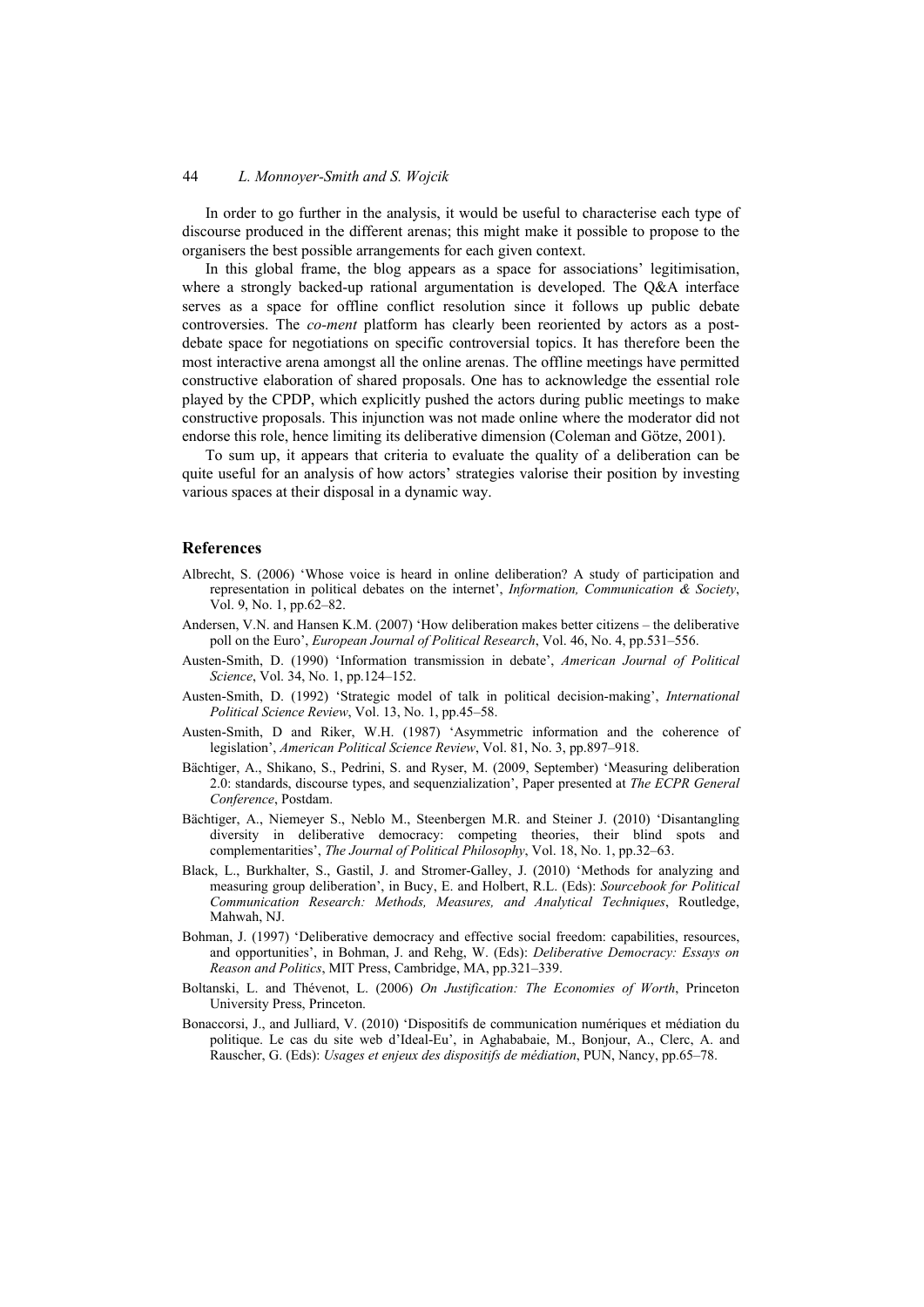- Cala Carrillo, J. and de la Mata, M. (2004) 'Educational background, modes of discourses and argumentation: comparing women and men', *Argumentation*, Vol. 18, No. 4, pp.403–426.
- Chambers, S. (2003) 'Deliberative democratic theory', *Annual Review of Political Science*, Vol. 6, pp.307–332.
- Chambers, S. (2004) 'Behind closed doors: publicity, secrecy and the quality of deliberation', *Journal of Political Philosophy*, Vol. 12, No. 4, pp.389–410.
- Chambers, S. (2005) 'Measuring publicity's effect', *Acta Politica*, Vol. 40, pp.255–266.
- Cohen, J. (1997) 'Deliberation and democratic legitimacy', in Bohman, J. and Rehg, W. (Eds): *Deliberative Democracy. Essays on Reason and Politics*, MIT Press, Cambridge, MA, pp.67–91.
- Cohen, J. (2007) 'Deliberative democracy', in Rosenberg, S. (Ed): *Deliberation, Participation and Democracy: Can the People Govern?*, Palgrave Macmillan, Basingstoke, UK, pp.219–236.
- Coleman, S. (2005) 'New mediation and direct representation: reconceptualizing representation in the digital age', *New Media & Society*, Vol. 7, No. 2, pp.177–198.
- Coleman, S. (2008) 'Doing IT for themselves: management versus autonomy in youth e-citizenship', in Bennett, L.W. (Ed): *Civic Life Online: Learning How Digital Media Can Engage Youth*, The MIT Press, Cambridge, MA, pp.189–206.
- Coleman, S. and Götze, J. (2001) *Bowling Together: Online Public Engagement in Policy Deliberation*, Hansard Society, London.
- Dahlberg, L. (2001) 'Computer-mediated communication and the public sphere: a critical analysis', *Journal of Computer-Mediated Communication*, Vol. 7, No. 1.
- Dahlberg, L. (2007) 'The internet, deliberative democracy, and power: radicalizing the public sphere', *International Journal of Media and Cultural Politics*, Vol. 3, No. 1, pp.47–64.
- Davies, T. and Gangadharan S.P. (Eds) (2009) *Online Deliberation: Design, Research and Practice*, CSLI Publications.
- Dryzek, J.S. (2000) *Deliberative Democracy and Beyond*, Oxford University Press, Oxford.
- Dryzek, J.S. (2007) 'Democratization as deliberative capacity building', Paper presented at *The Annual Meeting of the APSA 2008 Annual Meeting*, 28 August, Hynes Convention Center, Boston, Massachusetts.
- Dryzek, J.S. and List, C. (2003) 'Social choice theory and deliberative democracy: a reconciliation', *British Journal of Political Science*, Vol. 33, No. 1, pp.1–28.
- Dryzek, J.S. and Niemeyer, S.J (2006) 'Reconciling pluralism and consensus as political ideals', *American Journal of Political Science*, Vol. 50, No. 3, pp.634–649.
- Elster, J. (Ed) (1998) *Deliberative Democracy*, Cambridge University Press, Cambridge.
- Farrell, T.J. (1979) 'The female and male modes of rhetoric', *College English*, Vol. 40, No. 8, pp.909–921.
- Fraser, N. (1992) 'Rethinking the public sphere: a contribution to the critique of actually existing democracy', in Calhoun, C. (Ed): *Habermas, and the Public Sphere*, MIT press, Cambridge, MA, pp.109–142.
- Goodin, R.E. (1992) *Motivating Political Morality*, Blackwell, Oxford, UK.
- Graham, T. and Witschge, T. (2003) 'In search of online deliberation: towards a new methods for examinig the quality of online discussions', *Communications*, Vol. 28, No. 2, pp.173–204.
- Gutmann, A. and Thompson, D. (1996) *Democracy and Disagreement*, MIT Press, Cambridge, MA.
- Habermas, J. (1996) *Between Facts and Norms: Contributions to a Discourse Theory of Law and Democracy*, MIT Press, Cambridge, MA.
- Kies, R. (2009) 'Variation in deliberativeness of web-debates: analysis of the external impact hypothesis', Paper prepared for *The International Political Science Association*, 11–16 July, Santiago, Chile.
- Kies, R. (2010) *Promises and Limits of Web-deliberation*, Palgrave Macmillan, London.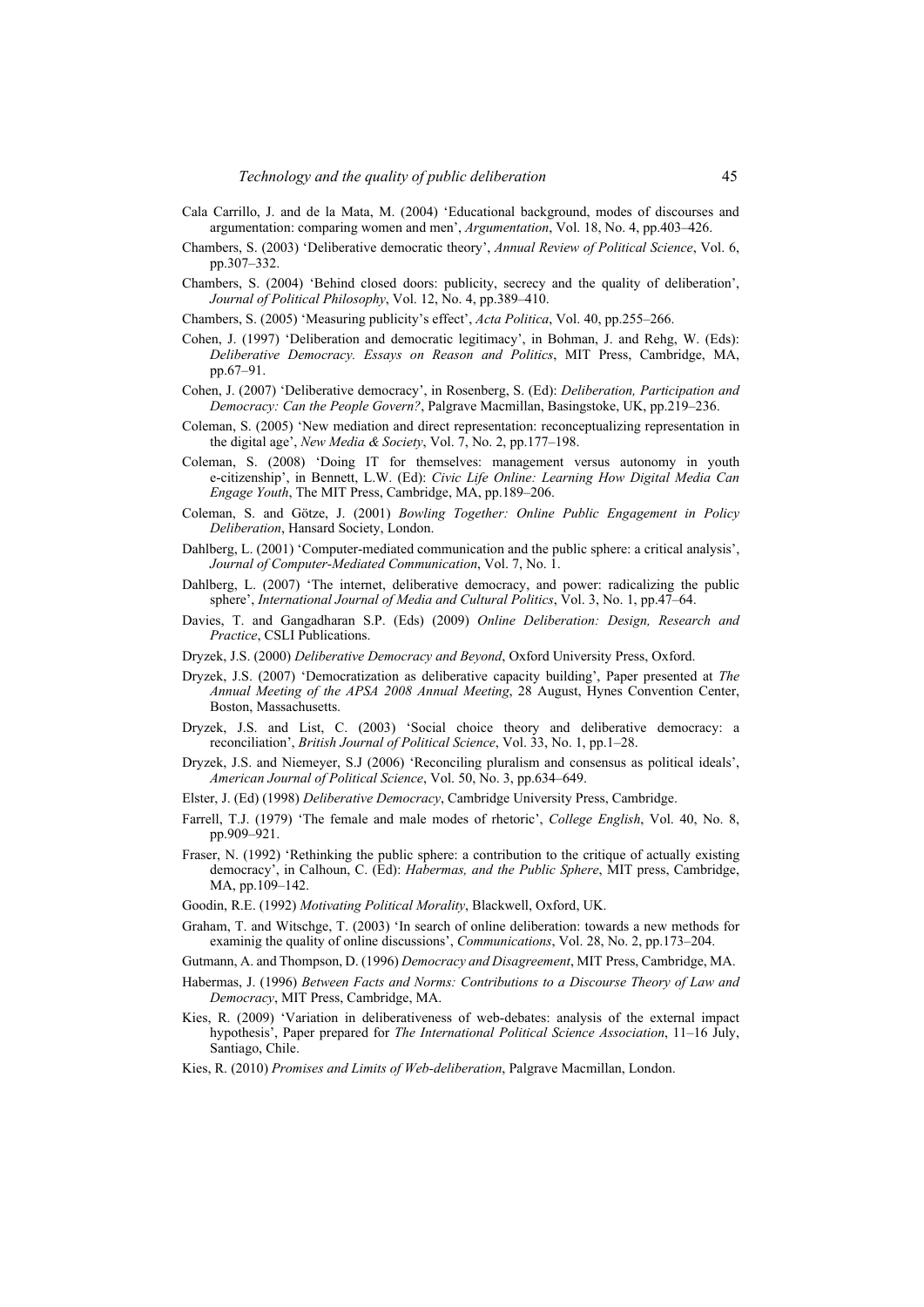- Janssen D. and Kies, R. (2005) 'Online forums and deliberative democracy', *Acta Politica*, Vol. 40, pp.317–335.
- Kadlec, A. and Friedman, W. (2007) 'Deliberative democracy and the problem of power', *Journal of Public Deliberation*, Vol. 3, No. 1.
- Knight, J. and Johnson, J. (1997) 'What sort of equality does deliberative democracy require?', in Bohman, J. and Rehg, W. (Eds): *Deliberative Democracy: Essays on Reason and Politics*, MIT Press, Cambridge, MA, pp.279–320.
- Kripendorff, K. (2004) *Content Analysis: An introduction to its Methodology*, 2nd ed., Sage, New York.
- Mansbridge, J. (1999) 'Everyday talk in the deliberative system', in Macedo, S. (Ed): *Deliberative Politics: Essays on Democracy and Disagreement*, Oxford University Press, Oxford, pp.46–66.
- Mansbridge, J. (2009) *Deliberative and Non Deliberative Negotiations*, HKS Faculty Scholarship, Working Paper Series RWP09-010, John F. Kennedy School of Government, Harvard University. Available online at: http://dash.harvard.edu/handle/1/4415943
- Mansbridge, J., Bohman, J., Chambers, S., Estlund, D., Føllesdal, A., Fung, A., Lafont, C., Manin, B. and Martí, J.L. (2010) 'The place of self-interest and the role of power in deliberative democracy', *Journal of Political Philosophy*, Vol. 18, No. 1, pp.64–100.
- Mansbridge, J. and Karpowitz, C.F. (2005) 'Disagreement and consensus: the need for dynamic updating in public deliberation', *Journal of Public deliberation*, Vol. 1, No. 1, pp.348–364.
- Monnoyer-Smith, L. (2007) 'Citizen's deliberation on the internet: a French case study', in Norris, D. (Ed): *E-Government Research: Policy and Management*, IGI Publishing, New York, pp.230–253.
- Monnoyer-Smith, L. (2009) 'Deliberation and inclusion: framing online public debate to enlarge participation. a theoretical proposal', *I/S: A journal of Law and Policy for the Information Society*, Vol. 5, No. 1, pp.87–115.
- Monnoyer-Smith, L. (2011) 'The technological dimension of deliberation: a comparison between on and offline participation', in Shane, P.M. and Coleman, S. (Eds): C*onnecting Democracy: Online Consultation and the Future of Democratic Discourse*, MIT Press, Cambridge, MA, pp.191–207.
- Mouffe, C. (1999) 'Deliberative democracy or agonistic pluralism?', *Social Research*, Vol. 66, No. 3, pp.745–758.
- Mucciaroni, G. and Quirk, P.J. (2006) *Deliberative Choices: Debating Public Policy in Congress*, University of Chicago Press, Chicago.
- Muhlberger, P. (2004) 'Access, skill, and motivation in online political discussion', in Shane, P. (Ed): *Democracy Online. The Prospects for Political Renewal through the Internet*, Routledge, New York/London, pp.225–237.
- Muhlberger, P. (2007) *Report to the Deliberative Democracy Consortium: Building a deliberation measurement toolbox (Version 2)*. Available online at: http://www.deliberative-democracy.net/
- Neblo, M. (2000) *Thinking Trough Democracy: Deliberative Theory in Politics in Theory and Practice*, University Microfilms, Ann Arbor, MI.
- Neblo, M. (2007) 'Family disputes: diversity in defining and measuring deliberation', *Swiss Political Science Review*, Vol. 13, No. 4, pp.527–557.
- Polletta, F. (2006) *It Was Like a Fever. Story Telling in Protest and Politics*, Chicago University Press, Chicago.
- Polletta, F. and Lee, J. (2006) 'Is storytelling good for democracy? Rhetoric in public deliberation after 9/11', *American Sociological Review*, Vol. 71, No. 5, pp.699–723.
- Rancière, J. (2007) *Hatred of Democracy*, Verso, London.
- Sacks, H. (1992) *Lectures on Conversation*, Wiley-Blackwell, Oxford.

Sanders, L. (1997) 'Against Deliberation', *Political Theory*, Vol. 25, No. 3, pp.347–376.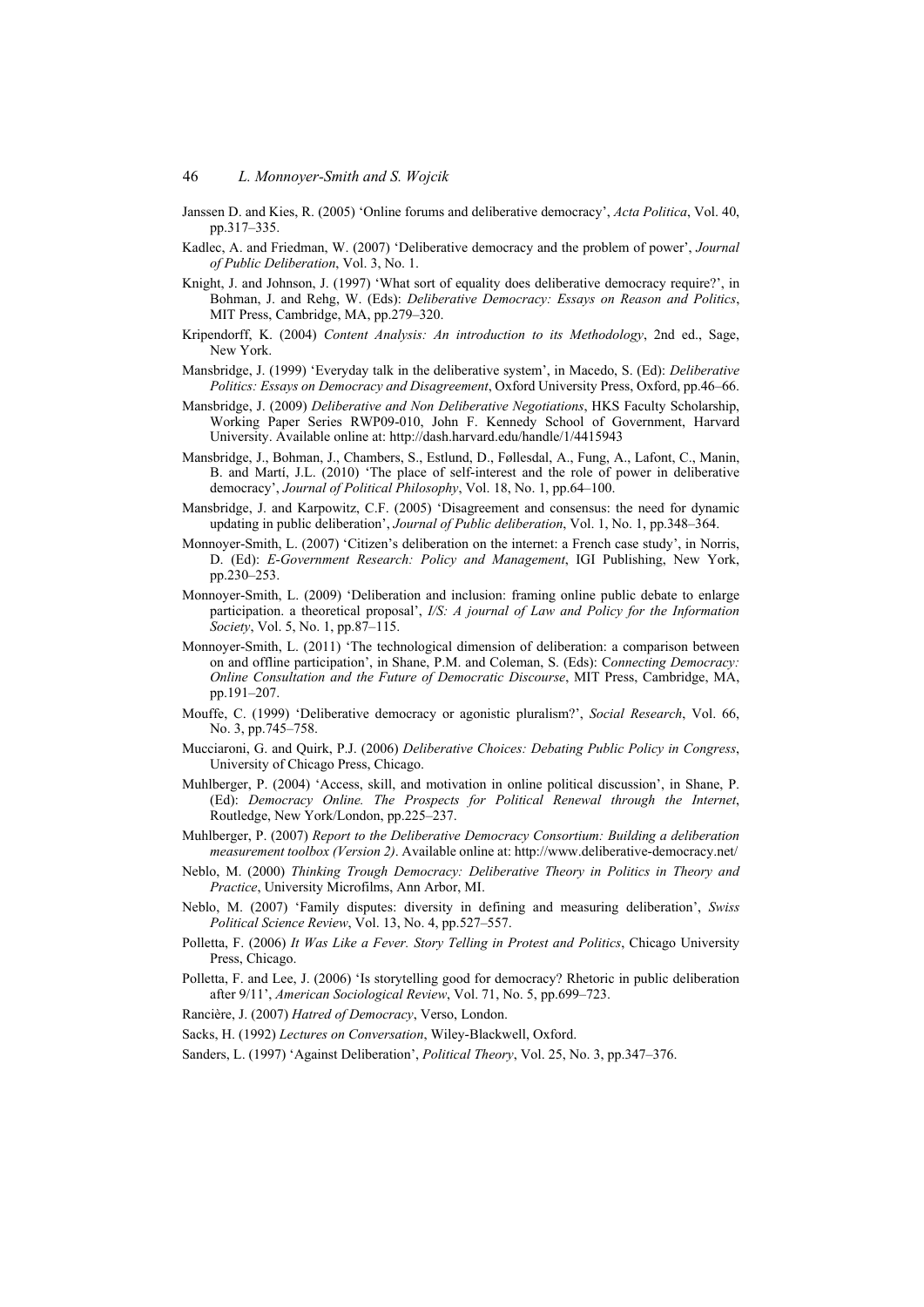- Seyle, C.D., McGlohen, M., Ryan, P., Cotton, S., Parker, A., Skaidas, T. and Durham-Fowler, J. (2008) 'Deliberative quality across time and gender: an introduction to the effectiveness of deliberation scale (poster)', Paper presented at *The ISPP 31st Annual Scientific Meeting*, 8 July, Sciences Po, Paris, France. Available online at: http://www.allacademic.com/meta/ p245886\_index.html
- Sidnell, J. (2010) *Conversation Analysis : An Introduction*, Wiley-Blackwell, Oxford.
- Steenbergen, M.R., Bächtiger, A., Spörndli, M. and Steiner, J. (2003) 'Measuring political deliberation: a discourse quality index', Comparative European Politics, Vol. 1, No. 1, pp.21-48.
- Steiner, J., Bachtiger, A., Sporndli, M. and Steenbergen, M. (2004) *Deliberative Politics in Action. Cross National Study of Parliamentary Debates*, Cambridge University Press, Cambridge.
- Steiner, J. (2008) 'Concept stretching: the case of deliberation', *European Political Science*, Vol. 7, pp.186–190.
- Stromer-Galley, J. (2005, May) 'Decoding deliberation online', Paper presented at *The 2nd Conference on Online Deliberation*, Palo Alto, California.
- Stromer-Galley, J. (2007) 'Measuring deliberation's content: a coding scheme', *Journal of Public Deliberation*, Vol. 3, No. 1.
- Stromer-Galley, J. and Muhlberger, P. (2009) 'Agreement and disagreement in group deliberation: effects on deliberation satisfaction, future engagement, and decision legitimacy', *Political Communication*, Vol. 26, No. 2, pp.173–192.
- Talpin, J. and Wojcik, S. (2010) 'Deliberating environmental policy issues: comparing the learning potential of online and face-to-face discussion on climate change', *Policy and the Internet*, Vol. 2, No. 2.
- Thompson, D.F. (2008) 'Deliberative democratic theory and empirical political science', *Annual Review of Political Science*, Vol. 11, pp.497–520.
- Trénel, M. (2004) *Measuring the Quality of Online Deliberation. Coding Scheme 2.4*, Unpublished Paper, 18 October, Social Science Research Center Berlin, Germany. Available online at: http://www.wz-berlin.de/~trenel/tools/qod\_2\_4.pdf
- Warren, M.E. (2007) 'Institutionalizing deliberative democracy', in Rosenberg, S. (Ed): *Deliberation, Participation and Democracy: Can the People Govern?*, Palgrave Macmillan, London, pp.272–288.
- Witschge T. (2008) 'Examining online public discourse in context: a mixed method approach', *Javnost – The Public*, Vol. 15, No. 2, pp.75–92.
- Wojcik, S. (2009) 'Le débat en ligne à l'échelle municipale: une dépolitisation sous contrainte?', in Lefebvre, R. and Roger, A. (Eds): *Les Partis Politiques à L'épreuve des Procédures Délibératives*, PUR, Rennes.
- Wright, S. (2005) 'Design matters: the political efficacy of government-run online discussion forums', in Oates, S., Owen, D. and Gibson, R. (Eds): *The Internet and Politics: Citizens, Voters, and Activists*, Routledge, London, pp.80–99.
- Wright, S. and Street, J. (2007) 'Democracy, deliberation and design: the case of online discussion forum', *New Media and Society*, Vol. 9, No. 5, pp.849–869.
- Young, I.M. (1996) 'Communication and the other: beyond deliberative democracy', in Benhabib, S. (Ed): *Democracy and Difference. Contesting the Boundaries of the Political*, Princetown University Press, Princetown.
- Young, I.M. (1999) 'Difference as a resource for democratic communication', in Bohman, J. and Rehg, W. (Eds): *Deliberative Democracy*, MIT Press, Cambridge, MA, pp.387–398.
- Young, I.M. (2001) 'Activist challenges to deliberative democracy', *Political Theory*, Vol. 29, No. 5, pp.670–690.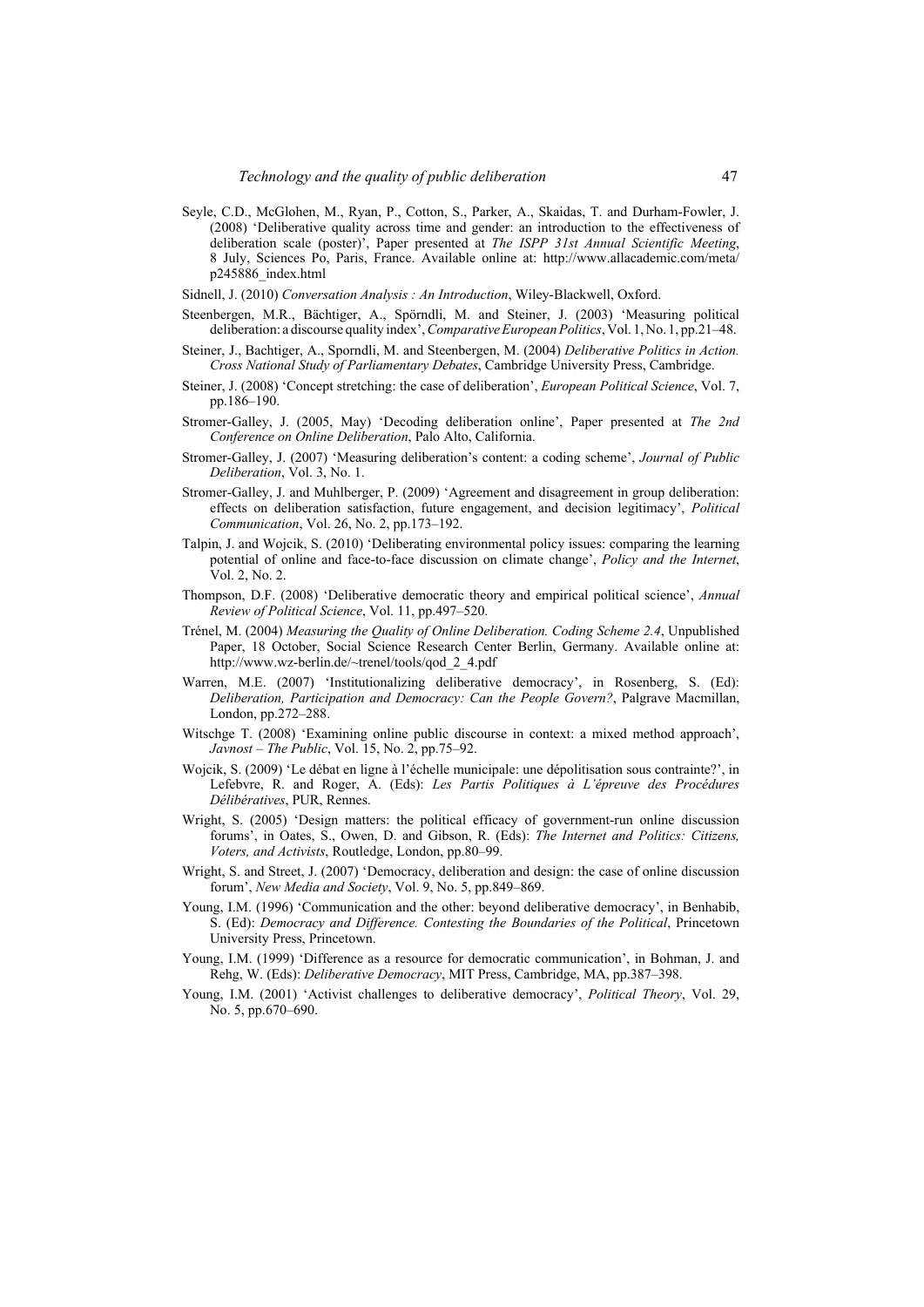## **Notes**

- 1 For an exhaustive discussion on deliberation and its operationalisation, see Kies (2010), chap. 2 'Deliberative democracy and its operationalization', pp.39–68.
- 2 Difference democrats criticise the incapacity of the Habermassian model to consider forms of expression other than the rational, objective discourse promoted by the procedural model. For them, this model disqualifies not only certain communities with oral traditions which are directed towards the expression of self, such as storytelling or the narration of personal histories; it also disqualifies all those whose personal culture and education renders inapt for public expression and the presentation of a coherent, justified argument (Monnoyer-Smith, 2007). Thus, for Young, the promotion of a procedural model with a consensual vocation constitutes a form of repression (Young, 1999).
- 3 For a deeper discussion, see Dryzek and List (2003), Dryzek and Niemeyer (2006), Dryzek (2007).
- 4 However, according to Neblo (2007) and Bächtiger et al. (2010), these criticisms do not fundamentally invalidate the theory of deliberation. Firstly, because in his more recent work Habermas (1996) has pleaded for a softening of the criteria for the validity of rational expression, and secondly because his procedural approach to deliberation transfers the responsibility for ensuring that they are respected to the procedures themselves. For example, the judicial procedure takes sincerity in charge during debates with the penalisation of perjury and the equality criteria can be partially solved with the instauration of quotas.
- 5 We also believe that processes other than deliberation can produce normative agreements, but this lies outside the scope of this paper.
- 6 Thompson (2008, p.53) proposes a contradictory reading of this 'presupposed impact on the decision' on the deliberative process: "participants may act more strategically, show less tolerance for opponents, and take more extreme positions". Nevertheless, the studies carried out by Janssen and Kies (2005) demonstrate the influence of external impact factors on the quality of deliberative exchanges, in particular concerning the criteria of reciprocity, respect and reflexivity.
- 7 In terms of gender, social category, or membership of an ethnic community Andersen and Hansen (2007).
- 8 We acknowledge the fact that this should be further discussed: see Bohman (2003) and Neblo (2007).
- 9 Boltanski and Thévenot use the terms 'cities of justification', as coherent sets of beliefs and values which bind actors and orientates their actions towards the common good. They distinguish seven 'orders of worth' which are not associated with particular social domains but coexist in the same social space.
- 10 High interactivity can be considered as an uncivil attitude as people are constantly interrupting each other (Bächtiger et al., 2010).
- 11 See http://www.debatpublic-traitement-dechets-ivry.org/
- 12 This is a standard procedure in France whenever the CNDP is commissioned to organise a debate. A CPDP is set up which appoints experts in the topic. This CPDP is then in charge of the whole process.
- 13 This study is part of a larger one which has analysed three different set-ups. Our coders have used the same coding system for the other arrangements. This explains why our coding system has not generated more than 5% differences between the coders. We therefore didn't use two coders for the offline coding.
- 14 We considered the Q&A interface as part of the deliberation as some questions had been asked during the public meetings and then inserted in the Q&A in order to obtain written and precise answers from the SYCTOM.
- 15 Answers on the debate itself were provided by the CPDP, the others by the SYCTOM.